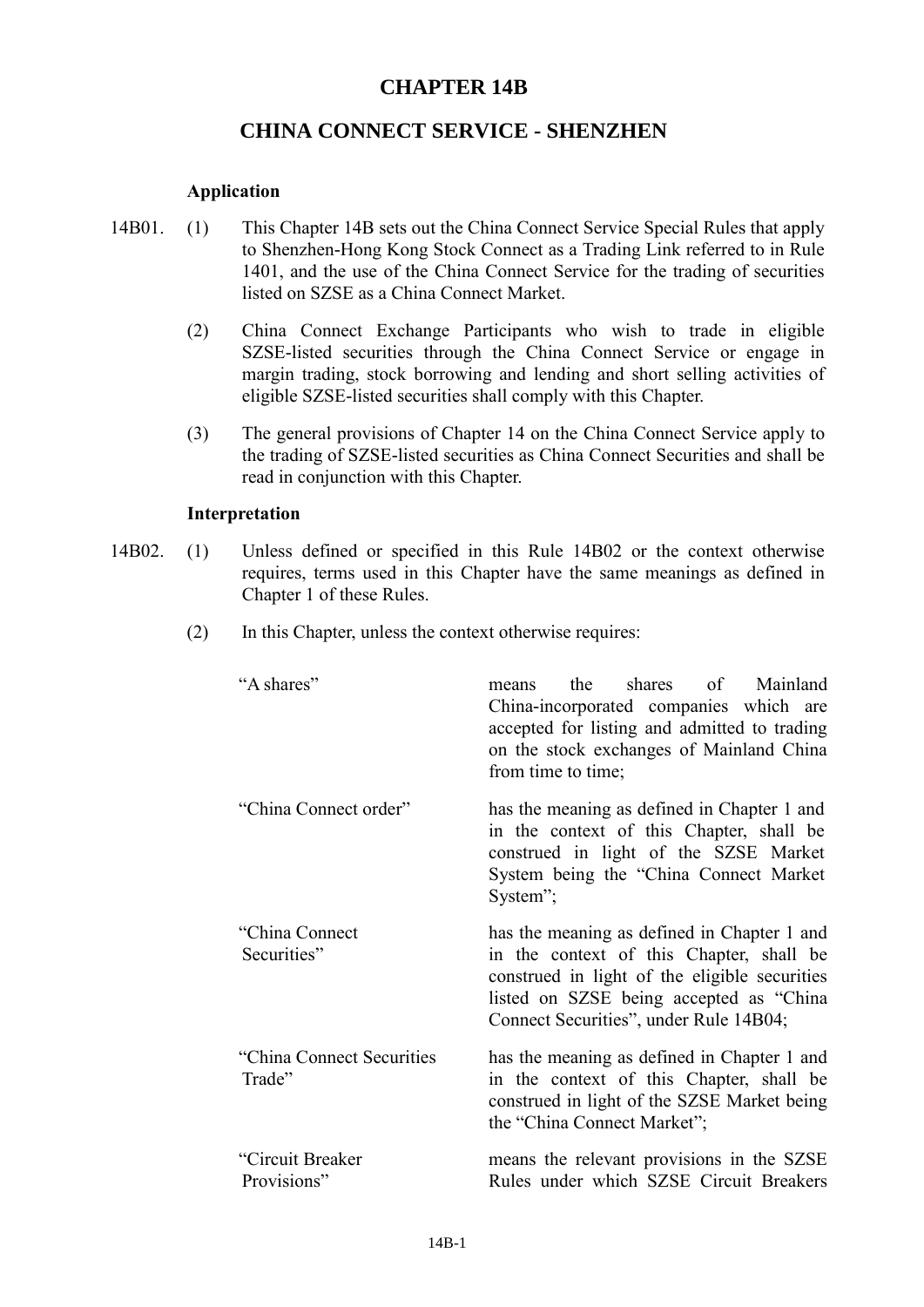|                                          | may be imposed for the purpose of, among<br>others, minimising or averting substantial<br>upward or downward price movements of<br>securities traded on the SZSE Market<br>including all related provisions on the<br>application and lifting of SZSE Circuit<br>Breakers;                                                                                                                                                       |
|------------------------------------------|----------------------------------------------------------------------------------------------------------------------------------------------------------------------------------------------------------------------------------------------------------------------------------------------------------------------------------------------------------------------------------------------------------------------------------|
| "ChiNext shares"                         | means A shares accepted for listing and<br>admitted to trading on the SZSE ChiNext<br>from time to time;                                                                                                                                                                                                                                                                                                                         |
| "Daily Quota"                            | means the daily quota of RMB 52 billion for<br>Shenzhen-Hong Kong Stock Connect as<br>announced by the CSRC<br>and<br>the<br>Commission on 11 April 2018 or such<br>revised amount as both regulators shall<br>decide from time to time;                                                                                                                                                                                         |
| "Daily Quota Balance"                    | has the meaning ascribed to it in Rule<br>14B07(3);                                                                                                                                                                                                                                                                                                                                                                              |
| "H shares"                               | shares of Mainland<br>the<br>means<br>China-incorporated companies which are<br>accepted for listing and admitted to trading<br>on the Exchange from time to time;                                                                                                                                                                                                                                                               |
| "Margin Trading"                         | means the purchase of eligible China<br>Connect Securities referred to in Rule 14B15<br>by a China Connect Exchange Participant<br>through the China Connect Service on behalf<br>of its client, where the funds used for the<br>purchase of the relevant China Connect<br>Securities are provided to the client by the<br>China Connect Exchange Participant through<br>any form of securities margin financing<br>arrangement; |
| "Master SPSA Holder"                     | has the same meaning as defined in the<br><b>CCASS Rules;</b>                                                                                                                                                                                                                                                                                                                                                                    |
| "Master SPSA ID"                         | has the same meaning as defined in the<br><b>CCASS Rules:</b>                                                                                                                                                                                                                                                                                                                                                                    |
| "Master SPSA order"                      | means a China Connect order for the sale of<br>China Connect Securities held in Special<br>Segregated Accounts which have been<br>mapped to a Master SPSA ID;                                                                                                                                                                                                                                                                    |
| "Non-registered<br>Exchange Participant" | means an Exchange Participant other than a<br>China Connect Exchange Participant and an<br>Exchange Participant referred to in Rule<br>590(1) who owns or holds China Connect                                                                                                                                                                                                                                                    |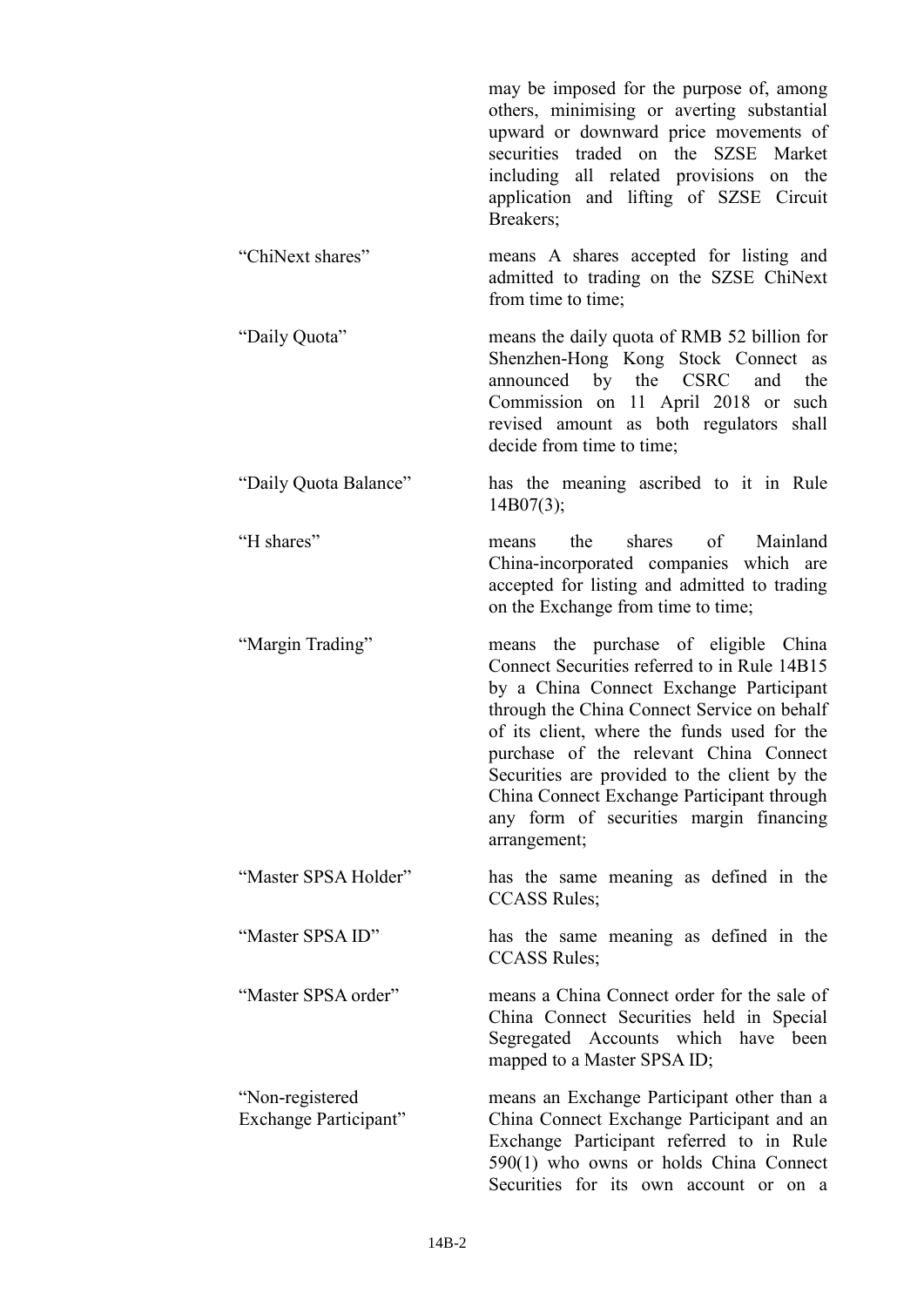proprietary basis; "non-trade transfer" means a transfer of China Connect Securities which involves a change in the beneficial ownership of the China Connect Securities and which is not conducted through the China Connect Service and executed on the SZSE Market System; "operational hours" means the hours in a CSC trading day during which the China Connect Service is available for order-routing of China Connect orders, as referred to in Rule 14B03(4); "price stabilization period" in relation to the listing of H shares on the Exchange, means the price stabilization period referred to in the Securities and Futures (Price Stabilizing) Rules (Chapter 571W of the Laws of Hong Kong) and as set out in the prospectus of the relevant H shares; "Qualified Institution" in relation to the Stock Borrowing and Lending of China Connect Securities referred to in Rule 14B16, means: (a) any fund, unit trust or collective investment scheme managed by a person licensed or registered to carry out Type 9 (asset management) regulated activity under the Ordinance; (b) a participant of HKSCC (other than an Investor Participant as defined in the CCASS Rules); or (c) any other person accepted or specified by SZSE; "SEHK Subsidiary" has the meaning as defined in Chapter 1 and in this Chapter, means Gangyu Information Services (Shenzhen) Limited; "Shenzhen-Hong Kong Stock Connect" means the programme jointly announced by the CSRC and the Commission dated 16 August 2016 comprising, among others, the order-routing arrangements to be entered into between the Exchange, SZSE, the SEHK Subsidiary and a subsidiary of SZSE which shall become a Special Participant; "Short Selling" means the sale of Short Selling Securities in respect of which the China Connect Exchange Participant as seller, or the person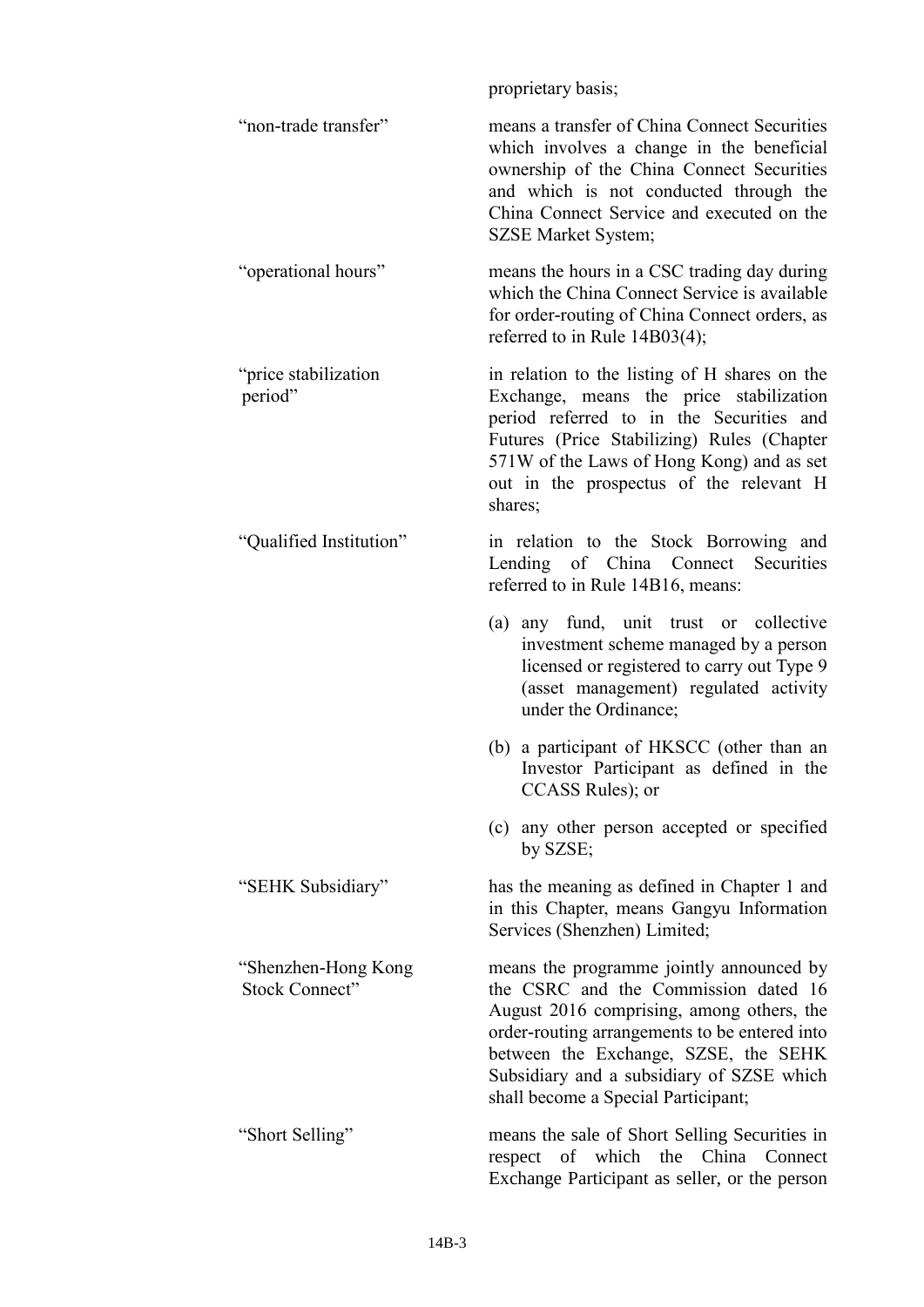|                                           | for whose benefit or on whose behalf the sale<br>is made, has a presently exercisable and<br>unconditional right to vest the Short Selling<br>Securities in the purchaser by virtue of<br>having borrowed such securities under a<br><b>Stock Borrowing and Lending Arrangement;</b>                                                            |
|-------------------------------------------|-------------------------------------------------------------------------------------------------------------------------------------------------------------------------------------------------------------------------------------------------------------------------------------------------------------------------------------------------|
| "Short Selling order"                     | means a China Connect sell order to effect<br>Short Selling;                                                                                                                                                                                                                                                                                    |
| "Short Selling Ratio"                     | means the number of shares sold via Short<br>Selling orders for a Short Selling Security on<br>a given CSC trading day divided by the<br>number of shares of that Short Selling<br>Security held by all investors through<br>CCASS as at the commencement of that<br>CSC trading day, expressed as a percentage<br>rounded to 2 decimal places; |
| "Short Selling Securities"                | means any China Connect Securities which<br>are from time to time included in the List of<br>Eligible SZSE Securities for Short Selling as<br>eligible for Short Selling, as referred to in<br>Rule 14B17(3);                                                                                                                                   |
| "Special China Connect"<br>Securities"    | has the meaning as defined in Chapter 1 and<br>in the context of this Chapter, shall be<br>construed in light of the securities listed on<br>SZSE being accepted or designated as<br>"Special China Connect Securities" under<br>Rule 14B05;                                                                                                    |
| "Special Segregated<br>Account" or "SPSA" | has the same meaning as defined in the<br><b>CCASS Rules;</b>                                                                                                                                                                                                                                                                                   |
| "SPSA ID"                                 | has the same meaning as defined in the<br><b>CCASS Rules;</b>                                                                                                                                                                                                                                                                                   |
| "SPSA order"                              | means a China Connect order for the sale of<br>China Connect Securities held in a Special<br>Segregated Account, other than one which<br>has been mapped to a Master SPSA ID;                                                                                                                                                                   |
| "SZSE"                                    | means Shenzhen Stock Exchange, a China<br>Connect Market Operator as defined in<br>Chapter 1;                                                                                                                                                                                                                                                   |
| "SZSE Circuit Breaker"                    | means any measures that may be imposed or<br>activated by SZSE on the SZSE Market in<br>accordance<br>with the Circuit Breaker<br>Provisions;                                                                                                                                                                                                   |
| "SZSE ChiNext"                            | means the ChiNext market operated by<br>SZSE;                                                                                                                                                                                                                                                                                                   |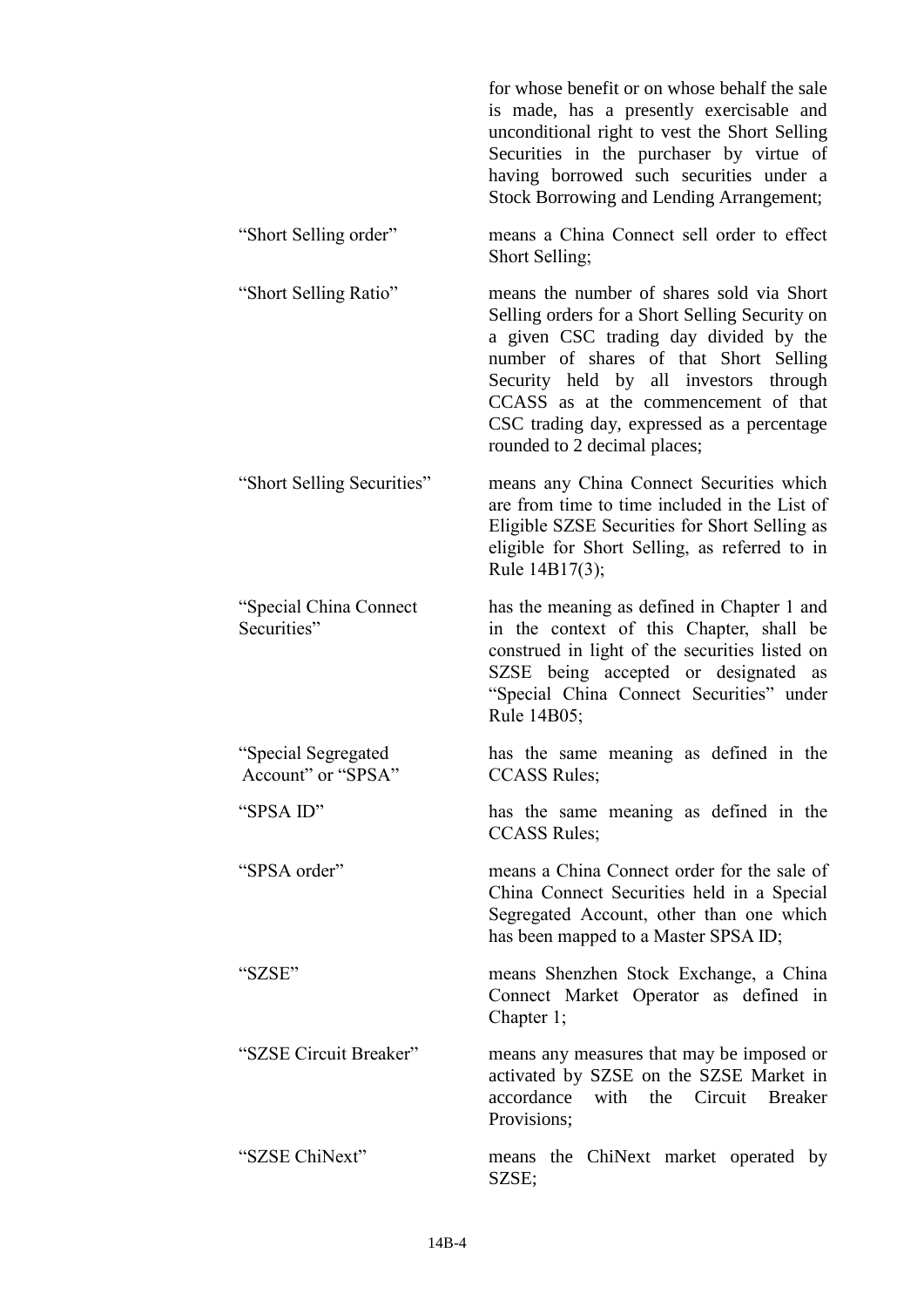| "SZSE Main Board"                            | means the Main Board market operated by<br>SZSE;                                                                                                                                                                                                                                                                                                                                                                                                    |  |
|----------------------------------------------|-----------------------------------------------------------------------------------------------------------------------------------------------------------------------------------------------------------------------------------------------------------------------------------------------------------------------------------------------------------------------------------------------------------------------------------------------------|--|
| "SZSE Market"                                | means the stock markets operated by SZSE<br>comprising the SZSE Main Board and SZSE<br>ChiNext, collectively, a China Connect<br>Market as defined in Chapter 1;                                                                                                                                                                                                                                                                                    |  |
| "SZSE Market System"                         | means the trading system of SZSE, a China<br>Connect Market System as<br>defined in<br>Chapter 1;                                                                                                                                                                                                                                                                                                                                                   |  |
| "SZSE Rules"                                 | the<br><b>SZSE</b><br>Regulations<br>means<br>on<br>Shenzhen-Hong Kong Stock Connect and the<br>business and trading rules and regulations of<br>SZSE;                                                                                                                                                                                                                                                                                              |  |
| "Stock Borrowing and<br>Lending Arrangement" | means an arrangement permitted under Rule<br>14B16 whereby the persons referred to in<br>Rules $14B16(4)$ to (7) borrow or lend China<br>Securities<br>for the<br>Connect<br>purposes<br>mentioned in Rule $14B16(2)$ pursuant to a<br>stock borrowing and lending agreement, and<br>"Stock Borrowing<br>references<br>to<br>and<br>Lending",<br>"Stock<br>Lender", "Stock<br>Borrower", "lend" and "borrow" shall be<br>construed accordingly; and |  |
| "under risk alert"                           | in relation to A shares listed on SZSE, means<br>the relevant shares are placed under "risk<br>alert" by SZSE including shares of "ST<br>companies", "*ST companies" and shares<br>subject to the delisting process or the listing<br>of which has been suspended by SZSE under<br>the SZSE Rules.                                                                                                                                                  |  |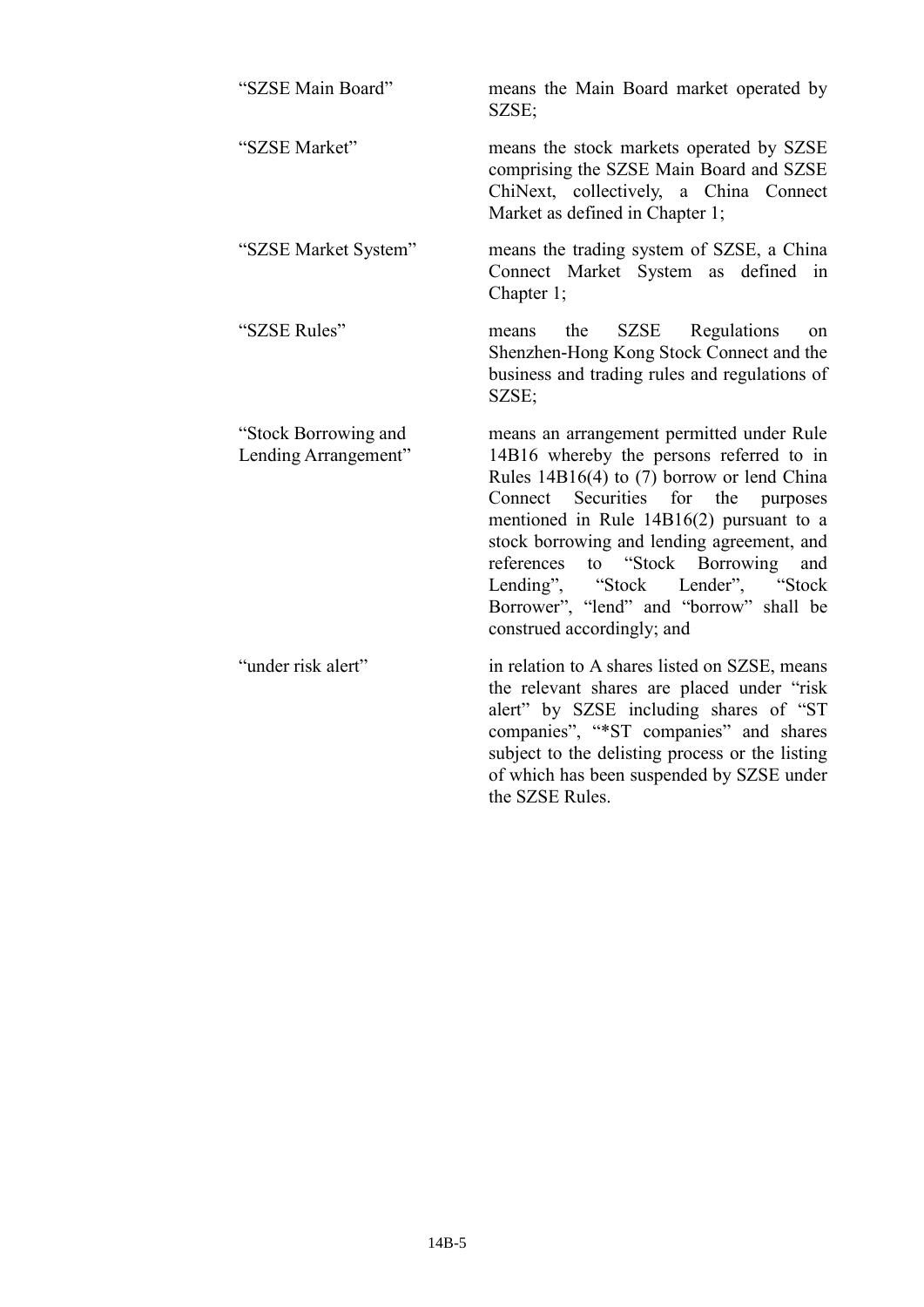- (3) Unless the context otherwise requires:
	- (a) where there is any conflict or inconsistency between a provision in this Chapter and Chapter 14, the provision in this Chapter shall prevail insofar as it relates to the trading of eligible SZSE-listed securities as China Connect Securities, otherwise, the provision in Chapter 14 shall prevail;
	- (b) except as provided in Rules 14B15(3), 14B16(3) and 14B17(3), references in this Chapter to "China Connect Securities" include "Special China Connect Securities"; and
	- (c) the definition of "short selling", "short sale", "borrower", "lender", "stock" as they appear in other parts of these Rules do not apply to this Chapter 14B.
- (4) Any description of or reference to Mainland China laws or regulations in this Chapter 14B is not intended to be, nor should it be regarded as, legal or other professional advice for China Connect Exchange Participants or their clients. China Connect Exchange Participants are solely responsible for determining whether they are subject to any compliance or other obligations under applicable Mainland China laws or regulations, as may be amended from time to time, as a result of their use of the China Connect Service and are advised to seek their own professional advice.

### **Operational Hours of the China Connect Service in relation to SZSE**

- 14B03. (1) Pursuant to the Exchange's powers under Rule 1415(1) (discretion to determine the operational hours), the operational hours of the China Connect Service in relation to SZSE are set out in Rules 14B03(4) to (6).
	- (2) The trading days and trading hours of SZSE are set out below, which may be subject to change in accordance with the SZSE Rules. Except (i) between 9:20 and 9:25; and (ii) between 14:57 and 15:00, SZSE normally accepts order cancellation requests during its trading hours.

| <b>SZSE</b> trading days                          | Monday to Friday ("T") except where $T$ is a public holiday<br>in Mainland China                                                                                                                                                                              |
|---------------------------------------------------|---------------------------------------------------------------------------------------------------------------------------------------------------------------------------------------------------------------------------------------------------------------|
| <b>Trading hours on</b><br>an SZSE trading<br>day | Opening Call Auction session in the morning : $09:15 - 09:25$<br>Continuous Auction session in the morning: $09:30 - 11:30$<br>Continuous Auction session in the afternoon: $13:00 - 14:57$<br>Closing Call Auction session in the afternoon: $14:57 - 15:00$ |

(3) Without prejudice to Rule 14B03(2), the execution of trades in China Connect Securities is subject to the SZSE Rules including the Circuit Breaker Provisions. Imposition of a SZSE Circuit Breaker on any SZSE trading day will result in the suspension of the execution of trades through the SZSE Market System for such period or periods as set out in the Circuit Breaker Provisions. Further, the lifting of a SZSE Circuit Breaker during a Continuous Auction session of any SZSE trading day may result in trades being executed through call auction.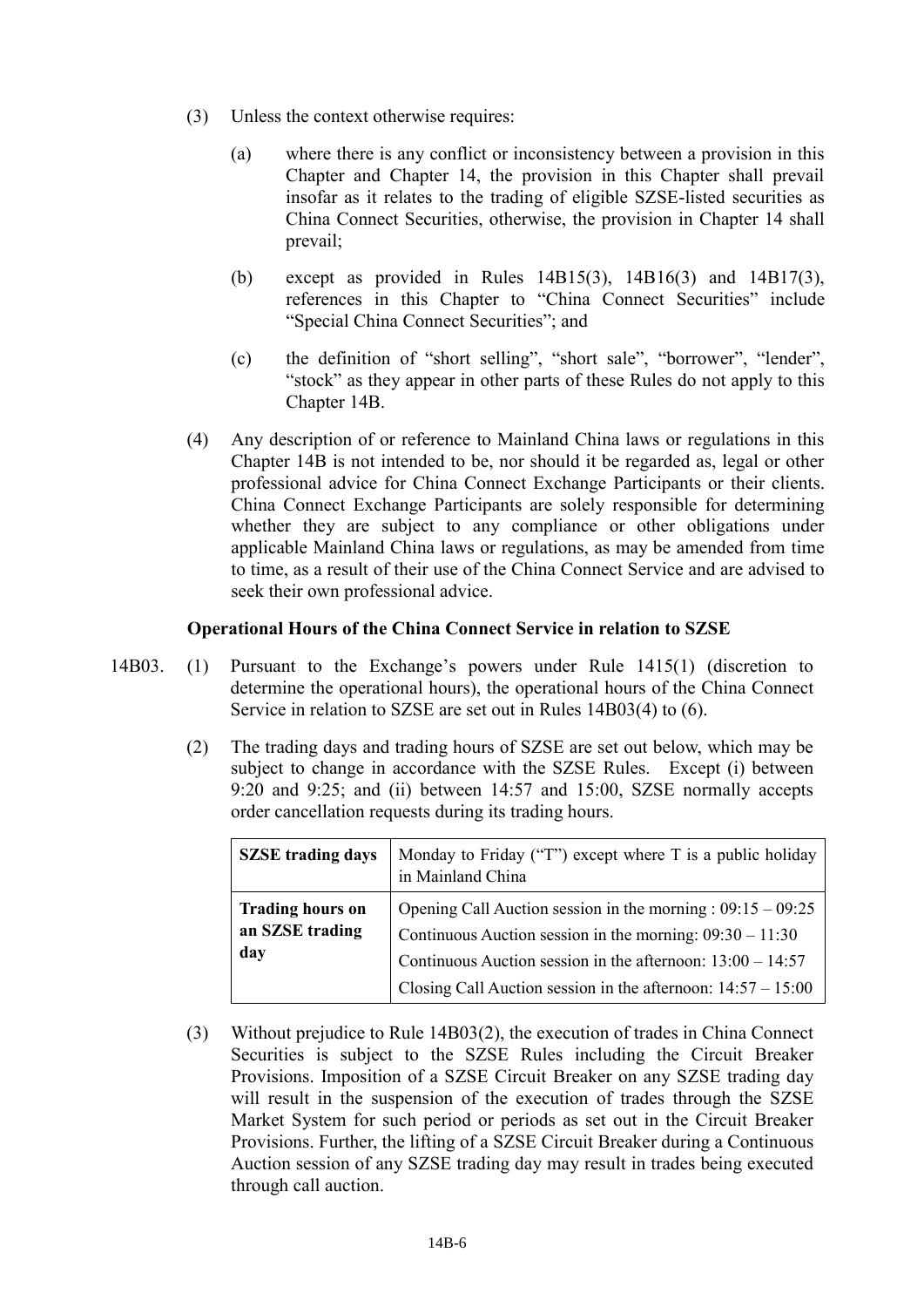(4) The trading days of the China Connect Service and the operational hours are set out below, which may be subject to change in accordance with Rule 1415.

| <b>CSC</b> trading days  | Monday to Friday ("T") except where:                                                                                              |  |
|--------------------------|-----------------------------------------------------------------------------------------------------------------------------------|--|
|                          | T is a public holiday in Mainland China or Hong<br>(a)<br>Kong; or                                                                |  |
|                          | banking services are not available in Mainland<br>(b)<br>China or Hong Kong on $T+1$ , the corresponding<br>money settlement day. |  |
| <b>Operational hours</b> | Morning session:<br>$09:10 - 11:30$<br>Afternoon session:<br>$12:55 - 15:00$                                                      |  |

- (a) If a CSC trading day falls on a day on which only half-day trading is available on the Exchange, the China Connect Service will remain available until the SZSE Market closes on that day unless otherwise advised by the Exchange.
- (b) Unless otherwise determined or announced by the Exchange, China Connect Exchange Participants may input China Connect orders for transmission to the CSC on a CSC trading day starting from:
	- (i) 9:10 in respect of the SZSE Opening Call Auction session in the morning;
	- (ii) 9:25 in respect of the SZSE Continuous Auction session in the morning;
	- (iii) 12:55 in respect of the SZSE Continuous Auction session in the afternoon; and
	- (iv) 14:57 in respect of the SZSE Closing Call Auction session in the afternoon.

This means that the CSC will normally accept China Connect orders five minutes before commencement of each SZSE trading session except for the SZSE Closing Call Auction session. Processing of China Connect orders in the SZSE Market System normally starts at the beginning of each SZSE trading session, as referred to in Rule 14B03(2).

(5) If a Typhoon Signal No. 8 or above is hoisted, Extreme Conditions are announced or Black Rainstorm Warning is issued in Hong Kong on a CSC trading day, the operational hours will be adjusted as set out below:

| <b>Hoisting Time</b> | <b>Service Availability</b>                                                                                                                                                                                                   |
|----------------------|-------------------------------------------------------------------------------------------------------------------------------------------------------------------------------------------------------------------------------|
| <b>Before 09:15</b>  | Subject to Rule 14B03(5)(c), no service available.                                                                                                                                                                            |
| At or after $09:15$  | Normal service will be available for 15 minutes after<br>announcement of the hoisting of the relevant Typhoon<br>Signal. During this period, China Connect Exchange<br>Participants may input or cancel China Connect orders. |

(a) Hoisting of Typhoon Signal No. 8 (or above)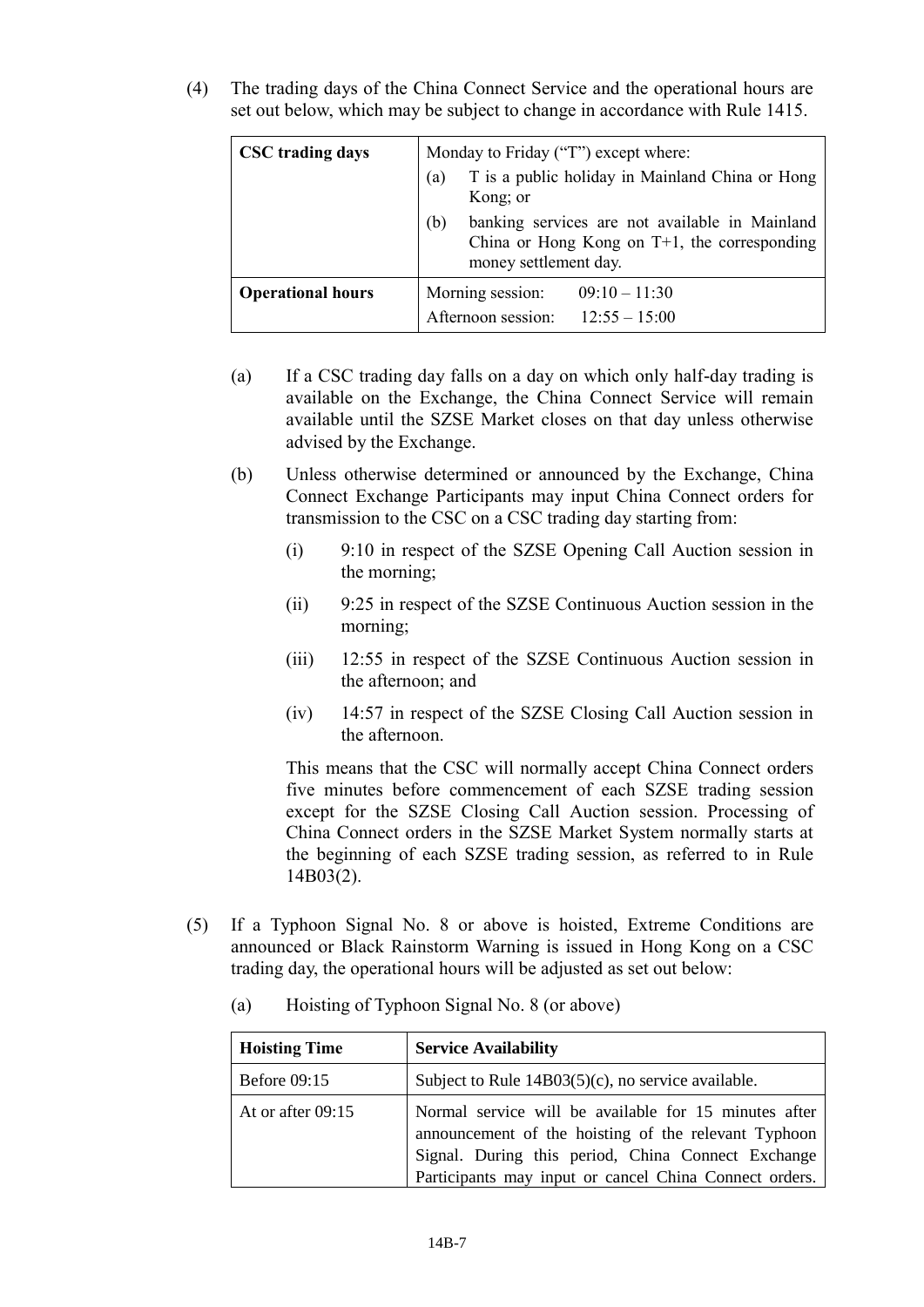| <b>Hoisting Time</b> | <b>Service Availability</b>                                                                                                |  |
|----------------------|----------------------------------------------------------------------------------------------------------------------------|--|
|                      | After this period, CSC will only accept cancellation of<br>China Connect orders until the end of that SZSE trading<br>day. |  |

### (aa) Announcement of Extreme Conditions

| <b>Announcement Time</b> | <b>Service Availability</b>                                                                                                                                                                                                                                                                                                     |
|--------------------------|---------------------------------------------------------------------------------------------------------------------------------------------------------------------------------------------------------------------------------------------------------------------------------------------------------------------------------|
| <b>Before 09:15</b>      | Subject to Rule $14B03(5)(c)$ , no service available.                                                                                                                                                                                                                                                                           |
| At or after $09:15$      | Normal service will be available for 15 minutes after<br>announcement of Extreme Conditions. During this period,<br>China Connect Exchange Participants may input or cancel<br>China Connect orders. After this period, CSC will only<br>accept cancellation of China Connect orders until the end<br>of that SZSE trading day. |

# (b) Issuance of Black Rainstorm Warning

| <b>Issuing Time</b> | <b>Service Availability</b>                           |  |
|---------------------|-------------------------------------------------------|--|
| <b>Before 09:00</b> | Subject to Rule $14B03(5)(c)$ , no service available. |  |
| At or after 09:00   | Normal service available                              |  |

(c) Lowering of Typhoon Signal No. 8 or Cancellation Extreme Conditions or of Black Rainstorm Warning

| <b>Lowering/Cancellation Time</b> | <b>Service Commencement or Resumption</b><br>Time |
|-----------------------------------|---------------------------------------------------|
| At or before $07:00$              | 09:10                                             |
| After 07:00 to 07:30              | 09:25                                             |
| After $07:30$ to $08:00$          | 10:00                                             |
| After 08:00 to 08:30              | 10:30                                             |
| After 08:30 to 09:00              | 11:00                                             |
| After 09:00 to 11:00              | 12:55                                             |
| After 11:00 to 11:30              | 13:30                                             |
| After $11:30$ to $12:00$          | 14:00                                             |
| After 12:00                       | No service available                              |

For the avoidance of doubt, where service commences or resumes after lowering of Typhoon Signal No.8 or cancellation of Extreme Conditions or Black Rainstorm Warning, the trading status will follow the trading session of the SZSE as referred to in Rules 14B03(2) and 14B03(3). This means that where service commences or resumes at 9:25 or thereafter, there will be no Opening Call Auction trading on that day.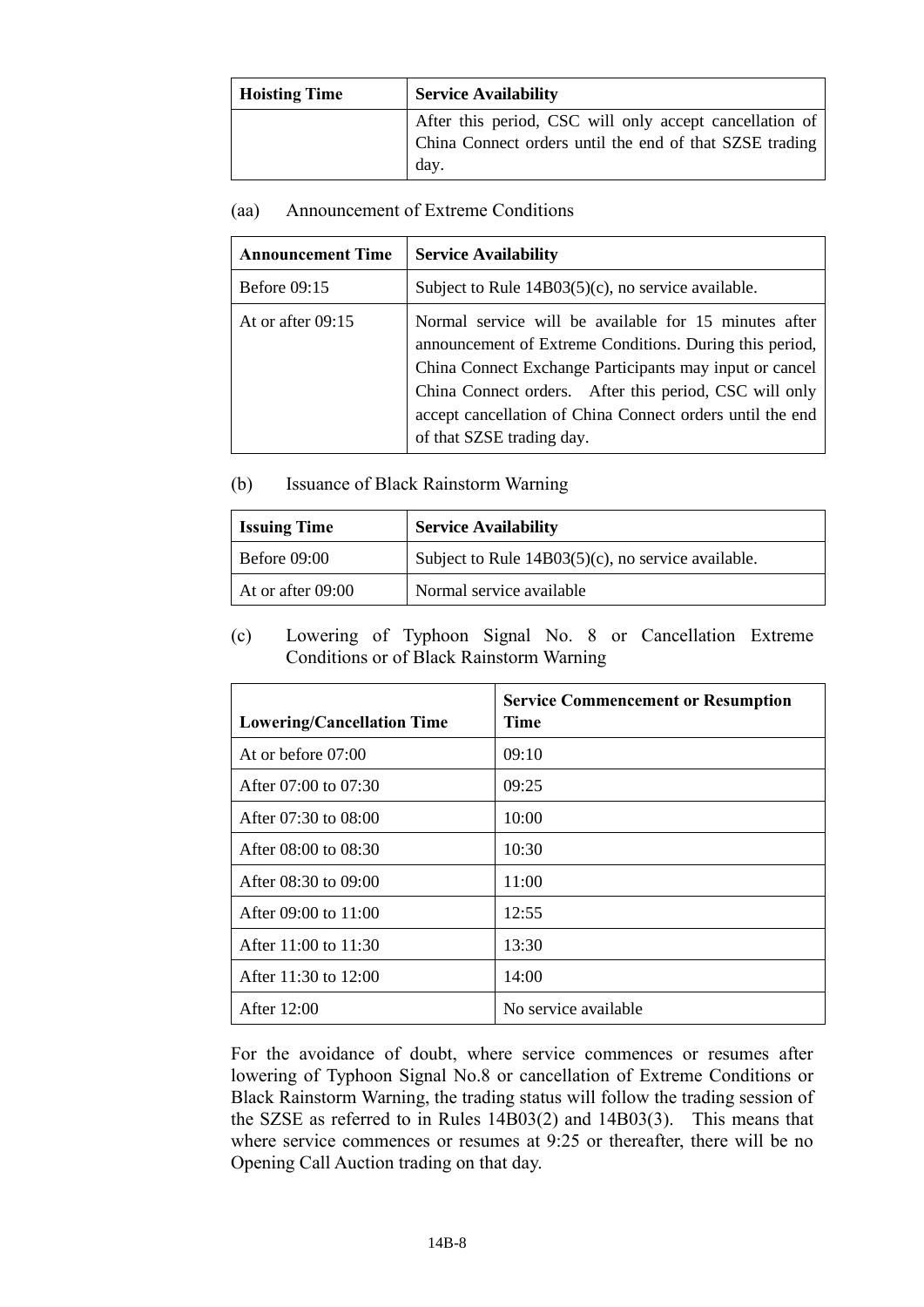(6) If Shenzhen is or may be affected by severe weather conditions on a CSC trading day and an announcement on the adjustment of SZSE trading hours is made by SZSE, the Exchange will, as soon as practicable after SZSE issues an announcement, publish a corresponding announcement on the HKEX website or through such other means as the Exchange considers appropriate, informing the market of the adjustment to the operational hours of the China Connect Service.

### **SZSE-listed Securities as China Connect Securities**

- 14B04. (1) Pursuant to the Exchange's powers under Rule 1407 (power to accept securities as China Connect Securities), securities which meet the criteria set out in Rule 14B04(2) shall, subject to Rules 14B04(3) and (4) be accepted as China Connect Securities and be eligible for China Connect buy orders and China Connect sell orders.
	- (2) Unless the Exchange otherwise determines, SZSE-listed securities set out below will be accepted as China Connect Securities:
		- (a) constituent stocks of SZSE Component Index which have a market capitalization of RMB6 billion or above, calculated according to such methodology as determined by SZSE at the periodic adjustment of the index;
		- (b) constituent stocks of SZSE Small/Mid Cap Innovation Index which have a market capitalization of RMB6 billion or above, calculated according to such methodology as determined by SZSE at the periodic adjustment of the index; or
		- (c) A shares listed on SZSE that are not included in (a) or (b) above but which have corresponding H shares accepted for listing and trading on the Exchange,

provided that:

- (i) they are not traded on SZSE in currencies other than RMB; and
- (ii) they are not under risk alert.

Notwithstanding the foregoing, unless the Exchange otherwise determines, the market capitalization requirement specified in Rule 14B04(2)(a) and (b) shall only apply to each constituent stock of the SZSE Component Index and SZSE Small/Mid Cap Innovation Index at the periodic adjustment of the relevant index. Other than at the periodic adjustment of the SZSE Component Index and SZSE Small/Mid Cap Innovation Index, the Exchange will from time to time include and exclude securities as China Connect Securities based on any other adjustments of the relevant index irrespective of the market capitalization requirement specified in Rule 14B04(2)(a) and (b).

(3) Unless the Exchange otherwise determines, the timing of acceptance of any securities as China Connect Securities shall follow Rule 14B04(4). Further, without prejudice to its powers under Rules 1407 and 1409, the Exchange will include and exclude securities as China Connect Securities based on the criteria set out in Rule 14B04(2), the adjustments made to the SZSE Component Index and SZSE Small/Mid Cap Innovation Index, the market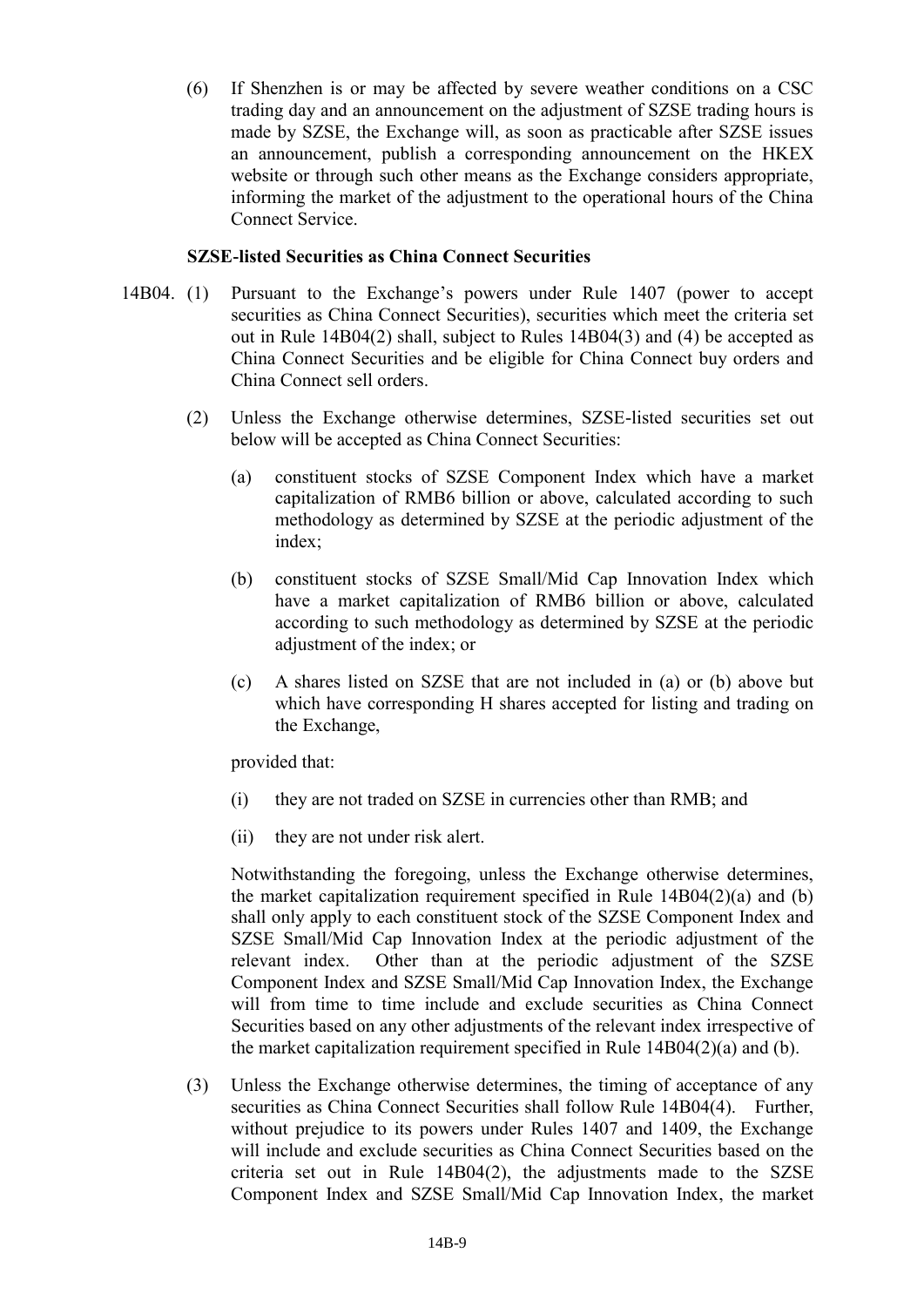capitalization of each constituent stock of the SZSE Component Index and SZSE Small/Mid Cap Innovation Index calculated according to such methodology as determined by SZSE at the periodic adjustment of the index, the timing at which relevant A shares and H shares are listed on or delisted from SZSE and/or the Exchange, and the timing at which relevant A shares are placed under risk alert or released from risk alert.

- (4) (a) SZSE-listed A shares will be accepted as China Connect Securities after the criteria set out in Rule 14B04(2)(a) or (b) are met but if there are corresponding H shares listed or to be listed on the Exchange, the A shares will only be accepted after the price stabilization period of the corresponding H shares has ended or expired.
	- (b) For SZSE-listed A shares referred to in Rule 14B04(2)(c):
		- (i) where the corresponding H shares are listed on the Exchange after the A shares have been listed and traded on SZSE for at least 10 trading days, the A shares will be accepted as China Connect Securities after the price stabilization period of the corresponding H shares has ended or expired; and
		- (ii) where the corresponding H shares are listed or will be listed on the Exchange on or before the tenth trading day of the initial listing of the A shares, the A shares will be accepted as China Connect Securities after they have been traded on the SZSE for 10 trading days and after the price stabilization period of the corresponding H shares has ended or expired, whichever is later.
- (5) The Exchange will publish a list of China Connect Securities in respect of SZSE in accordance with Rule 1409(1)(a) based on the criteria and principles set out in this Rule. For the avoidance of doubt, no SZSE-listed securities are eligible for China Connect buy orders or China Connect sell orders unless and until such securities have been included in the list of China Connect Securities published by the Exchange.

# **SZSE-listed Securities as Special China Connect Securities**

- 14B05. (1) Pursuant to the Exchange's power under Rule 1408 (power to accept or designate securities as Special China Connect Securities), the securities referred to in Rules 14B05(2) and (3) shall be accepted and designated as Special China Connect Securities and be eligible only for China Connect sell orders and not for China Connect buy orders.
	- (2) Unless the Exchange otherwise determines, the Exchange will accept or designate securities which cease to meet the eligibility criteria set out in Rule 14B04(2) as Special China Connect Securities provided that they remain listed on SZSE. These include:
		- (a) shares accepted as China Connect Securities under Rule 14B04(2)(a) or (b) but which, based on the market capitalization of the shares calculated according to such methodology as determined by SZSE at any subsequent periodic adjustment of the relevant index, have ceased to meet the requirements specified in Rule 14B04(2)(a) or (b), as the case may be, and do not fall under Rule 14B04(2)(c);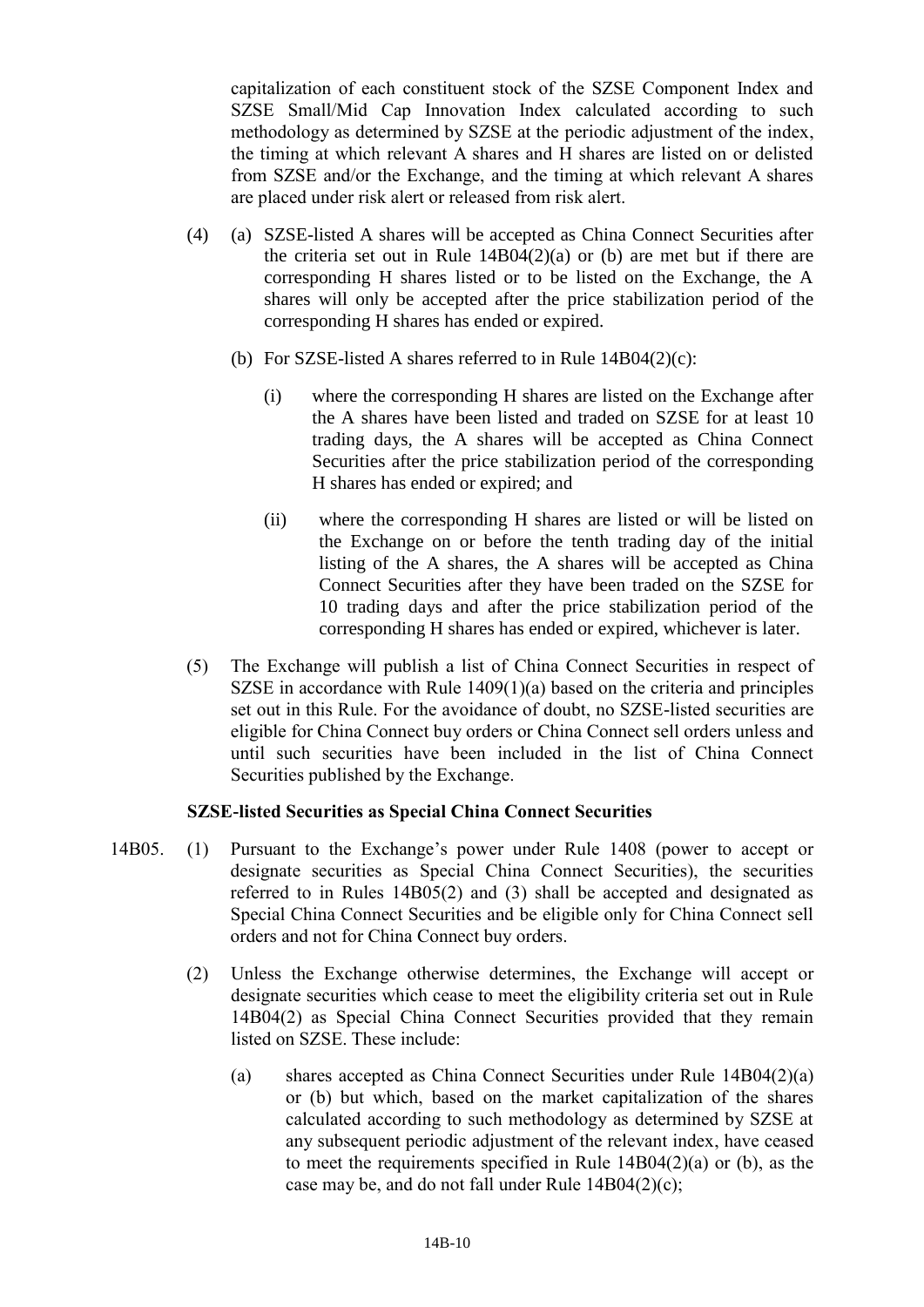- (b) shares accepted as China Connect Securities under Rule 14B04(2)(a) or (b) but which have subsequently ceased to be constituent stocks of SZSE Component Index or SZSE Small/Mid Cap Innovation Index, as the case may be, and do not fall under Rule  $14B04(2)(c)$ ;
- (c) shares accepted as China Connect Securities under Rule  $14B04(2)(c)$ but the H shares of which have been delisted from the Exchange, and the shares, based on the market capitalization of the shares calculated according to such methodology as determined by SZSE at any subsequent periodic adjustment of the relevant index, do not fall under Rule  $14B04(2)(a)$  or (b);
- (d) shares accepted as China Connect Securities under Rule 14B04(2)(c) but the H shares of which have been delisted from the Exchange, and the shares are not constituent stocks of SZSE Component Index or SZSE Small/Mid Cap Innovation Index; and
- (e) shares accepted as China Connect Securities under Rule 14B04(2)(a), (b) or (c) but which have been placed under risk alert.
- (3) In addition to Rule 14B05(2), where, as a result of any distribution of rights (including the right to subscribe for rights issues or open offers) or entitlements, conversion, takeover, other corporate actions or special circumstances arising from China Connect Securities, any China Connect Exchange Participant receives (whether as principal or agent through their or their China Connect CCASS Participant's account with HKSCC) any securities (including ChiNext shares) which are not already accepted as China Connect Securities, provided that such securities are listed on SZSE and traded in RMB, the Exchange will accept or designate such securities as Special China Connect Securities.
- (4) The Exchange will publish a list of Special China Connect Securities in respect of SZSE in accordance with Rule 1409(1)(b) based on the principles set out in this Rule. For the avoidance of doubt, no SZSE-listed securities are eligible for China Connect sell orders unless and until such securities have been included in the list of Special China Connect Securities by the Exchange.

#### **Trading Arrangements**

14B06. (1) Pursuant to the Exchange's powers under Rules 1417 (power to determine the order types), 1418 (power to stipulate quotation requirements) and 1430 (conditions and restrictions on the use of the China Connect Service), Rules 14B06(2) to (18) shall apply to the use of the China Connect Service for the trading of China Connect Securities listed on SZSE.

# **Quotation requirements and restrictions**

(2) China Connect orders shall comply with the quotation requirements and restrictions set out from time to time through publication on the HKEX website or such other means as the Exchange considers appropriate.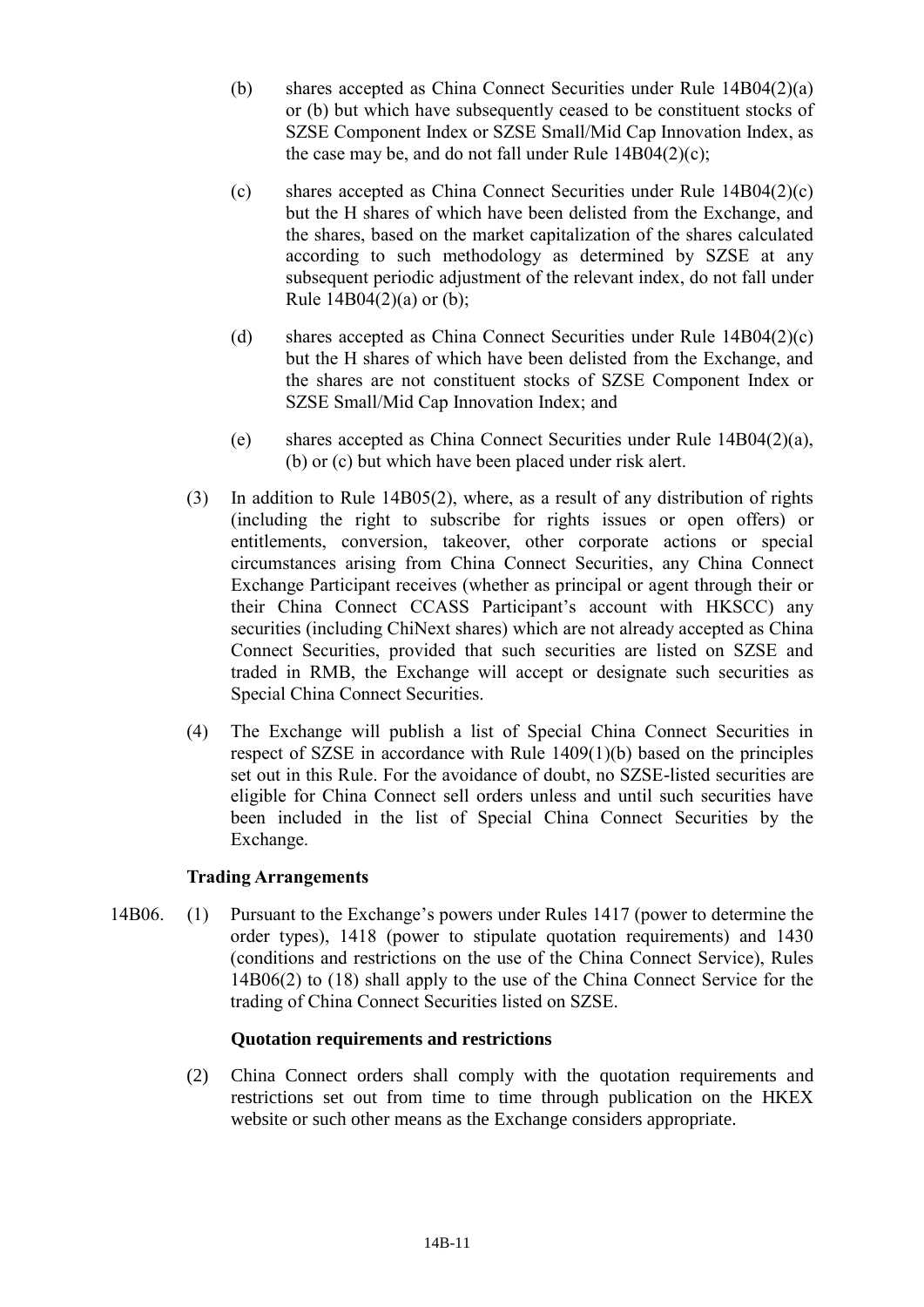### **SPSA order**

- (3) (a) A China Connect Exchange Participant who receives instructions from a client to sell China Connect Securities held in a Special Segregated Account shall, before inputting an SPSA order into the CSC, ensure that:
	- (i) the Special Segregated Account has been designated to the client and an SPSA ID has been assigned by CCASS to the Special Segregated Account in accordance with the CCASS Rules;
	- (ii) it has been authorized to execute on behalf of the client the sale of China Connect Securities in the specified Special Segregated Account; and
	- (iii) it has received confirmation from the client or has advised the client to ensure that there are sufficient China Connect Securities in the Special Segregated Account to settle the delivery obligations on the settlement day and, if the SPSA order is executed, the relevant China Connect Securities will be delivered to it or its CCASS GCP, as the case may be, for settlement.
	- (b) Subject to Rule 14B06(3)(a), a China Connect Exchange Participant shall, when inputting an SPSA order into the CSC, indicate in such manner as the Exchange may from time to time determine the relevant SPSA ID and other details required by the Exchange. By inputting an SPSA order into the CSC, the China Connect Exchange Participant agrees and represents to the Exchange that it has complied with the requirements regarding SPSA orders set out in this Rule 14B06(3).
	- (c) In this Rule 14B06(3), references to "China Connect Exchange Participant" do not include the Exchange Participants referred to in Rule 590(1) (Exchange Participants trading through China Connect Exchange Participants). This Rule is not applicable to such Exchange Participants.

#### **Master SPSA order**

- (3A) (a) A China Connect Exchange Participant who receives instructions from a client which is a Master SPSA Holder to sell China Connect Securities held in one or more Special Segregated Accounts mapped to its Master SPSA ID shall, before inputting a Master SPSA order into the CSC, ensure that:
	- (i) a Master SPSA ID has been designated to the Master SPSA Holder;
	- (ii) it has been authorized to execute on behalf of the Master SPSA Holder the sale of China Connect Securities held under the mapped Special Segregated Accounts;
	- (iii) it has received pre-allocation instructions from the Master SPSA Holder in respect of the relevant China Connect Securities; and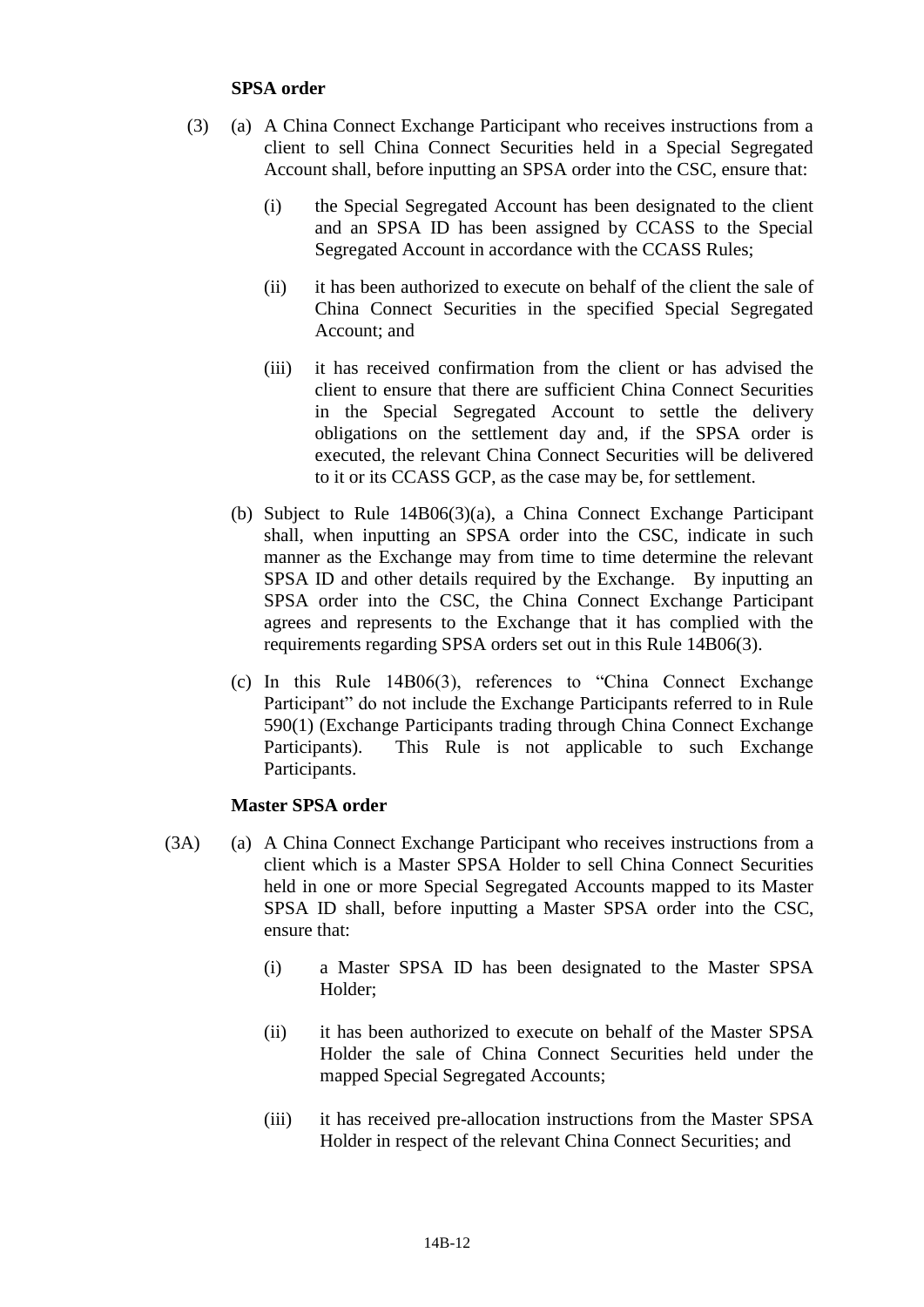- (iv) it has received confirmation from the Master SPSA Holder or has advised the Master SPSA Holder to ensure that there are sufficient China Connect Securities held under the mapped Special Segregated Accounts to settle the delivery obligations on the settlement day and, if the Master SPSA order is executed, the relevant China Connect Securities will be delivered to it or its CCASS GCP, as the case may be, for settlement.
- (b) Subject to Rule 14B06(3A)(a), a China Connect Exchange Participant shall, when inputting a Master SPSA order into the CSC, indicate in such manner as the Exchange may from time to time determine the relevant Master SPSA ID and other details required by the Exchange. By inputting a Master SPSA order into the CSC, the China Connect Exchange Participant agrees and represents to the Exchange that it has complied with the requirements regarding Master SPSA orders set out in this Rule 14B06(3A).
- (c) In this Rule 14B06(3A), references to "China Connect Exchange Participant" do not include the Exchange Participants referred to in Rule 590(1) (Exchange Participants trading through China Connect Exchange Participants). This Rule is not applicable to such Exchange Participants.

# **Odd lots**

(4) China Connect buy orders involving odd lots are not allowed. A sale of odd lots is allowed provided that the China Connect sell order relates to the sale of all, and not part, of the odd lots held in respect of a China Connect Security for a China Connect Exchange Participant or for a client (as the case may be).

# **No Turnaround Trading**

(5) China Connect Exchange Participants shall not sell or input any China Connect sell order in respect of any China Connect Securities which are the subject of the relevant China Connect buy order on the same CSC trading day, unless the Exchange otherwise determines. China Connect Exchange Participants shall also make appropriate arrangements to ensure that their clients will not sell or instruct it to sell any China Connect Securities which are the subject of the relevant China Connect buy order on the same CSC trading day. For the avoidance of doubt, this means that China Connect Exchange Participants must put in place appropriate measures to ensure that China Connect Securities purchased by or through it on a CSC trading day will not be sold on the same day whether as principal or as agent.

# **Pre-trade checking**

(6) As SZSE will conduct pre-trade checking of all sell orders routed to the SZSE Market System to ensure that there will be sufficient securities to settle delivery obligations on the settlement day assuming that all submitted sell orders will be executed, pre-trade checking procedures with respect to all China Connect sell orders will be applied by the Exchange and the SEHK Subsidiary to ensure that the relevant accounts have sufficient securities available for settlement before they are routed to the SZSE Market System for execution.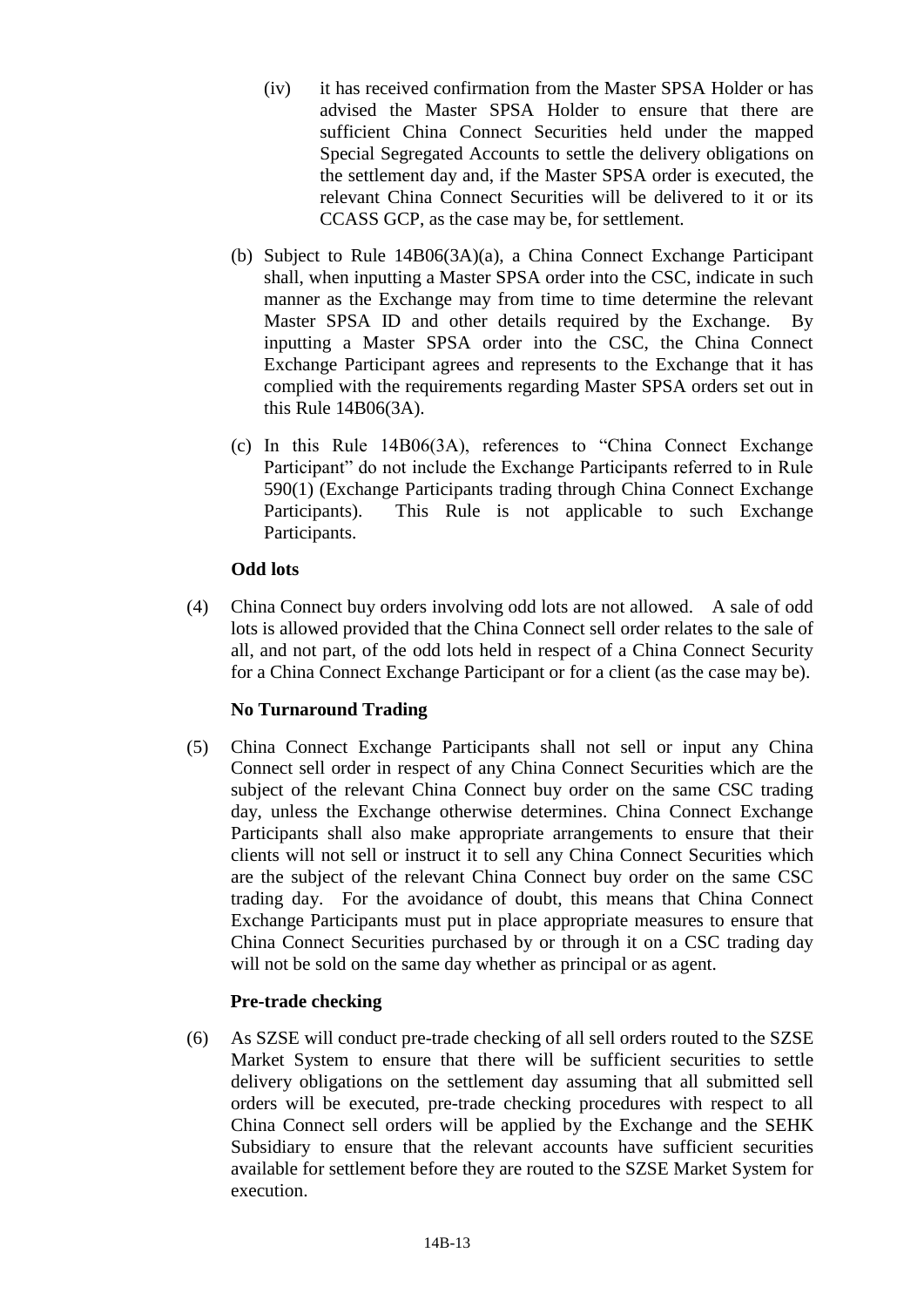- (7) In respect of a China Connect Exchange Participant who is a China Connect CCASS Clearing Participant, pre-trade checking of its China Connect sell orders will be conducted on the stock holding position of its designated CCASS stock account(s) in accordance with Rules  $14B06(10)(a)$ ,(c) and (d) except where the China Connect sell order is an SPSA order or a Master SPSA order, in which case Rule 14B06(9) or Rule 14B06(9A), as the case may be, shall apply.
- (8) In respect of a China Connect Exchange Participant who is not a China Connect CCASS Clearing Participant, pre-trade checking of its China Connect sell orders will, unless such order is an SPSA order or a Master SPSA order, be conducted on the stock holding position of the CCASS stock account(s) that has been designated to it by its duly appointed CCASS GCP for the settlement of its China Connect Securities Trades. Pre-trade checking of its China Connect sell orders will be conducted in accordance with Rules  $14B06(10)(a)$ , (c) and (d) except where the China Connect sell order is an SPSA order or a Master SPSA order, in which case Rule 14B06(9) or Rule 14B06(9A), as the case may be, shall apply.
- (9) In respect of an SPSA order input by a China Connect Exchange Participant, pre-trade checking will be conducted on the stock holding position of the Special Segregated Account with the assigned SPSA ID when it inputs the SPSA order in accordance with Rules 14B06(10)(b),(c) and (d).
- (9A) In respect of a Master SPSA order input by a China Connect Exchange Participant, pre-trade checking will be conducted on the aggregate stock holding position of all the Special Segregated Accounts mapped to the assigned Master SPSA ID when it inputs the Master SPSA order in accordance with Rules  $14B06(10)(b)$ , (c) and (d).
- (10) (a) Subject to Rule 14B06(10)(c) and any sellable balance adjustments made for the purpose of pre-trade checking under the CCASS Rules, the total number of shares which can be the subject of China Connect sell orders (other than SPSA orders and Master SPSA orders) in respect of each China Connect Security on a CSC trading day shall not exceed the total stock holding position in respect of the same China Connect Security as shown in the relevant designated CCASS stock account(s) referred to in Rule 14B06(7) or (8) immediately before the commencement of operation of the China Connect Service on that CSC trading day.
	- (b) Subject to Rule 14B06(10)(c) and any sellable balance adjustments made for the purpose of pre-trade checking under the CCASS Rules:
		- (i) the total number of shares which can be the subject of SPSA orders in respect of each China Connect Security in a Special Segregated Account on a CSC trading day shall not exceed the total stock holding position in respect of the same China Connect Security as shown in the relevant Special Segregated Account referred to in Rule 14B06(9) immediately before the commencement of operation of the China Connect Service on that CSC trading day; and
		- (ii) the total number of shares which can be the subject of Master SPSA orders in respect of each China Connect Security in the Special Segregated Accounts which are mapped to a Master SPSA ID on a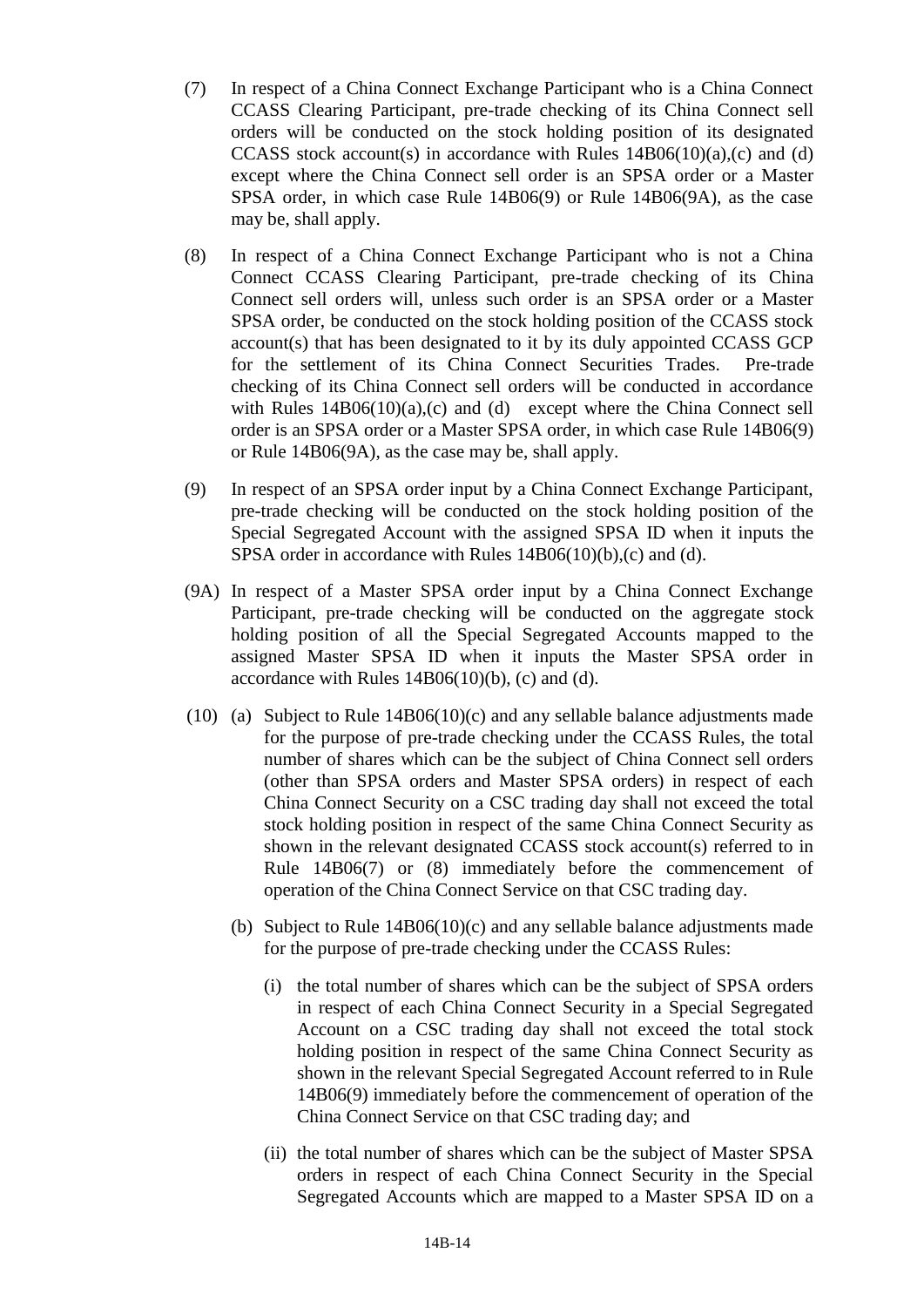CSC trading day shall not exceed the aggregate stock holding position in respect of the same China Connect Security as shown in all the Special Segregated Accounts mapped to the assigned Master SPSA ID referred to in Rule 14B06(9A) immediately before the commencement of operation of the China Connect Service on that CSC trading day.

- (c) In respect of overdue short stock positions in China Connect Securities of a China Connect CCASS Clearing Participant under the CNS System which are outstanding for settlement on the due date where such China Connect CCASS Clearing Participant is a China Connect Exchange Participant, HKSCC will request the Exchange to deduct the overdue short stock position quantities from the sellable balances of such China Connect CCASS Clearing Participant on the next CSC trading day, and if such China Connect CCASS Clearing Participant is a CCASS GCP of any China Connect Exchange Participant(s), from the sellable balances of each of such China Connect Exchange Participant(s) on the next CSC trading day. If such overdue short stock positions are, or are alleged by such China Connect CCASS Clearing Participant to be, caused in whole or in part by an SPSA Delivery Failure, the sellable balances of such China Connect CCASS Clearing Participant, and/or the relevant China Connect Exchange Participant and the relevant Special Segregated Accounts will be adjusted in accordance with the CCASS Rules. In the event of an SPSA Delivery Failure under a Master SPSA ID, the sellable balance with respect to the relevant China Connect Securities that were the subject of the SPSA Delivery Failure or the sellable balances of all the China Connect Securities under such Master SPSA ID may be reduced to zero on the next CSC trading day or for such longer period in accordance with the CCASS Rules.
- (d) Any China Connect sell order input by a China Connect Exchange Participant which may, upon execution, exceed the relevant total stock holding positions mentioned in Rule 14B06(10)(a) or (b) above will (subject to Rule 14B06(10)(c) and any sellable balance adjustments made for the purpose of pre-trade checking under the CCASS Rules) be rejected.
- (11) To enable the Exchange and the SEHK Subsidiary to apply the pre-trade checking procedures, HKSCC will, in accordance with the CCASS Rules and subject to Rule  $14B06(10)(c)$  and any sellable balance adjustments made for the purpose of pre-trade checking under the CCASS Rules, reproduce and replicate the stock holding records of the CCASS stock accounts (both client and house account positions) referred to in Rules 14B06(7) and (8) and the Special Segregated Accounts referred to in Rule 14B06(9) and Rule 14B06(9A), and transmit the information to the CSC before the commencement of operation of the China Connect Service on each CSC trading day. Each China Connect Exchange Participant agrees to and authorizes the reproduction, replication and transmission of its stock holding records as mentioned above for the purpose of enabling the Exchange and the SEHK Subsidiary to carry out the pre-trade checking procedures. In respect of Special Segregated Accounts (whether under SPSA ID or Master SPSA ID), each China Connect Exchange Participant who is authorized to execute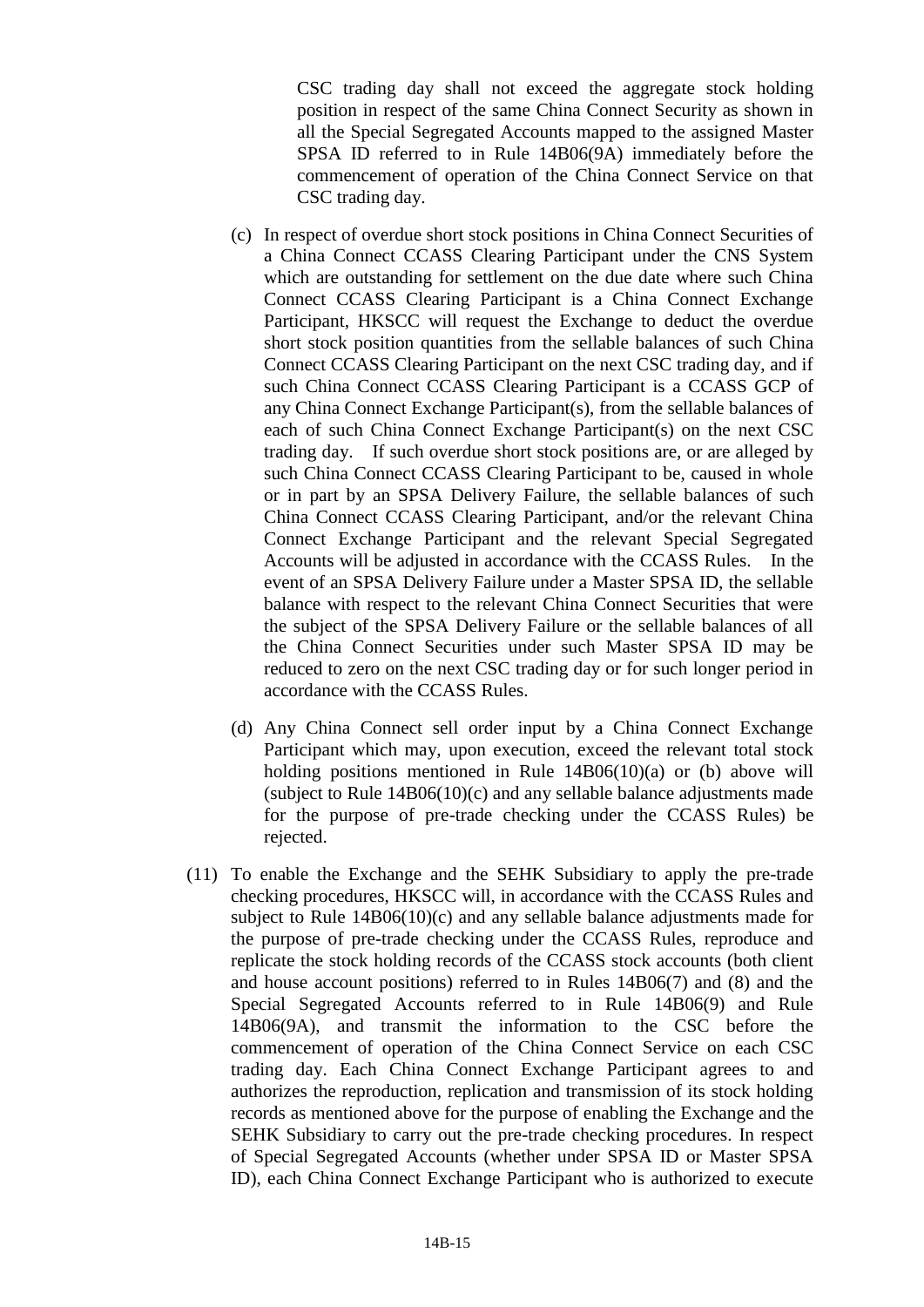on behalf of its clients (including the Master SPSA Holder where applicable) sale of China Connect Securities in the Special Segregated Accounts acknowledges and confirms that its clients (including the Master SPSA Holder where applicable) have authorized the reproduction, replication and transmission of the stock holding records of the Special Segregated Accounts as mentioned above for the purpose of enabling the Exchange and the SEHK Subsidiary to carry out the pre-trade checking procedures.

(12) Consistent with Rule 1421(2), China Connect Exchange Participants shall put in place appropriate arrangements to ensure that (a) in respect of an SPSA order, Rule 14B06(3) will be complied with and in respect of a Master SPSA order, Rule 14B06(3A) will be complied with, respectively, before the placing of the order; and (b) in respect of a China Connect sell order (other than an SPSA order or a Master SPSA order), there are sufficient China Connect Securities in the relevant client account or house account, as applicable, within CCASS before placing the order for the account of their client or for their own account, as the case may be. Upon matching of a China Connect sell order on the SZSE Market System, the relevant number of China Connect Securities recorded in the relevant account referred to in 14B06(10)(a) above or the relevant Special Segregated Account(s), as the case may be, will be used for stock settlement in accordance with the CCASS Rules.

### **Input and cancellation of China Connect orders while a SZSE Circuit Breaker is in effect**

- (13) (a) Unless otherwise determined by the Exchange, where the Circuit Breaker Provisions allow orders in respect of China Connect Securities to be received or transmitted to the SZSE Market System during the period when a SZSE Circuit Breaker is in effect, China Connect Exchange Participants may input China Connect orders through the China Connect Service during such period as usual. Notwithstanding this, China Connect Exchange Participants accept that imposition of a SZSE Circuit Breaker on any SZSE trading day will result in the suspension of trade execution through the SZSE Market System as referred to in Rule 14B03(3).
	- (b) Unless otherwise determined by the Exchange, where the Circuit Breaker Provisions allow orders in respect of China Connect Securities to be cancelled during the period when a SZSE Circuit Breaker is in effect, China Connect Exchange Participants may input order cancellation requests through the China Connect Service during such period as usual. Notwithstanding this, as is provided in Rule 1422, no China Connect order is regarded as cancelled unless and until a cancellation confirmation has been issued by the SZSE Market System and neither the Exchange nor the SEHK Subsidiary shall have any liability in the event that a China Connect order which a China Connect Exchange Participant has required be cancelled is not cancelled for any reason whatsoever.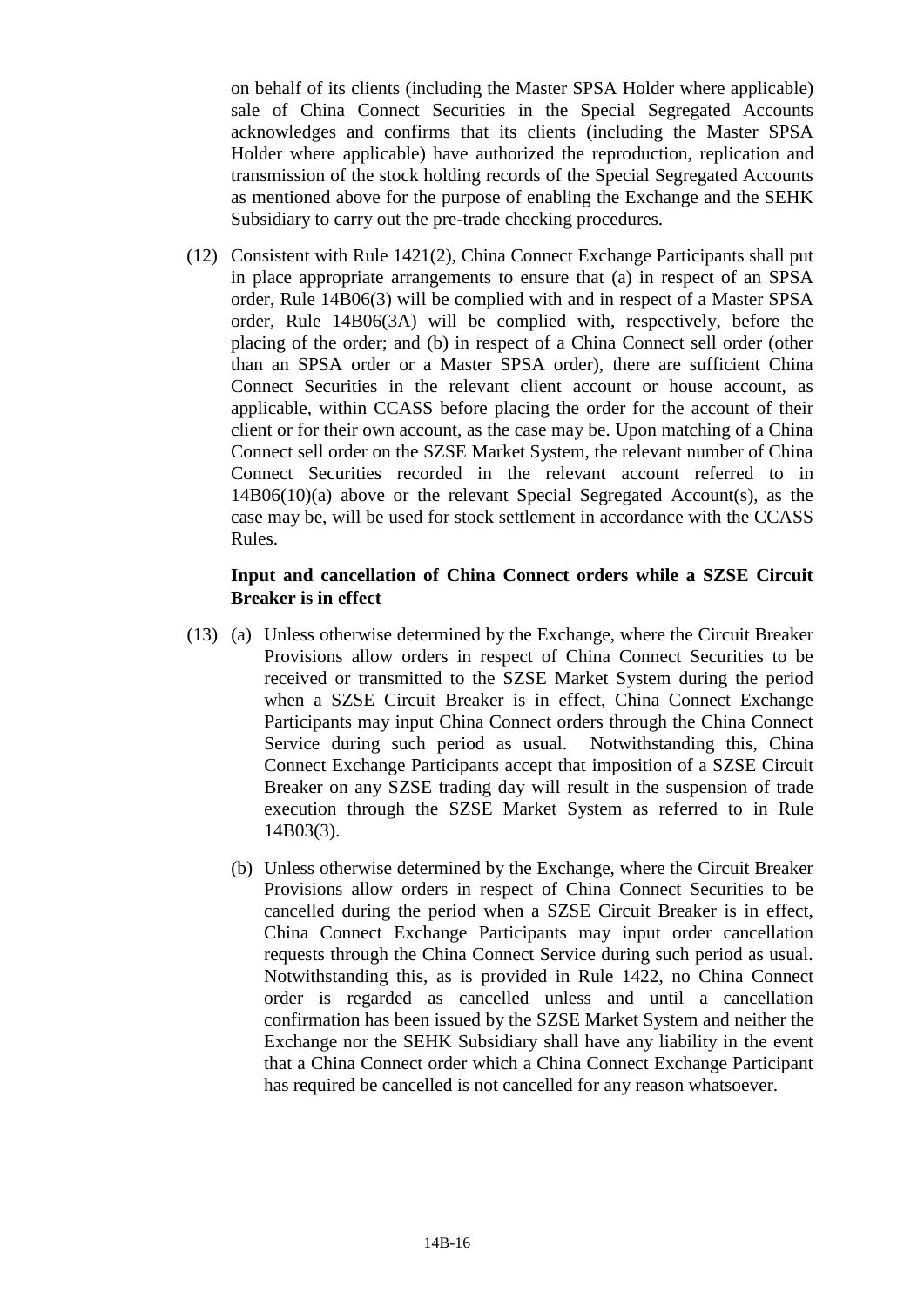#### **Suspension of trading on A shares and H shares**

(14) Where any H shares with corresponding A shares accepted as China Connect Securities are suspended from trading on the Exchange but the China Connect Securities are not suspended from trading on the SZSE, the China Connect Service will normally remain available for routing China Connect sell orders and China Connect buy orders for such China Connect Securities to the SZSE Market System for execution. The Exchange, however, reserves its discretion to restrict or suspend the China Connect Service for trading in such China Connect Securities and will publish an announcement on the HKEX website or through such other means as it considers appropriate accordingly. For the avoidance of doubt, the Exchange will restrict or suspend the China Connect Service for trading in such China Connect Securities if it is so directed or required by a relevant governmental or regulatory body.

#### **Review of Sales/Purchases**

(15) A China Connect Exchange Participant shall review all sales and purchases of China Connect Securities at the end of each SZSE trading session on each CSC trading day and shall report any discrepancy, erroneous transaction or complaint to the Exchange at such time and in such manner as the Exchange may prescribe from time to time.

#### **Trading of ChiNext shares**

- (16) The Exchange may from time to time, as it may determine or as directed by the Commission, prescribe, change, supplement or remove any requirements, conditions, restrictions and arrangements in relation to the use of the China Connect Service for trading ChiNext shares through publication on the HKEX website or such other means as the Exchange considers appropriate. China Connect Exchange Participants shall comply with the requirements, conditions, restrictions and arrangements in all respects.
- (17) (a) Except as provided in Rule 14B06(17)(b), only institutional professional investors are allowed to buy or sell ChiNext shares which are accepted as China Connect Securities (other than Special China Connect Securities which are eligible for sell orders only) through the China Connect Service.
	- (b) Where, as a result of any distribution of rights (including the right to subscribe for rights issues open offers) or entitlements, conversion, takeover, other corporate actions or special circumstances arising from China Connect Securities, China Connect Exchange Participants receive (whether as principal or agent for their client and whether or not such client is an institutional professional investor) through their or their China Connect CCASS Participant's account with HKSCC any ChiNext shares, China Connect Exchange Participants may sell such ChiNext shares which are accepted or designated by the Exchange as China Connect Securities under Rule 14B04(1) or Special China Connect Securities under Rule 14B05(3) through the China Connect Service.
- (18) Each China Connect Exchange Participant shall implement appropriate and effective measures and take reasonable steps to ensure compliance with Rules 14B06(16) and (17), including but not limited to (a) not accepting any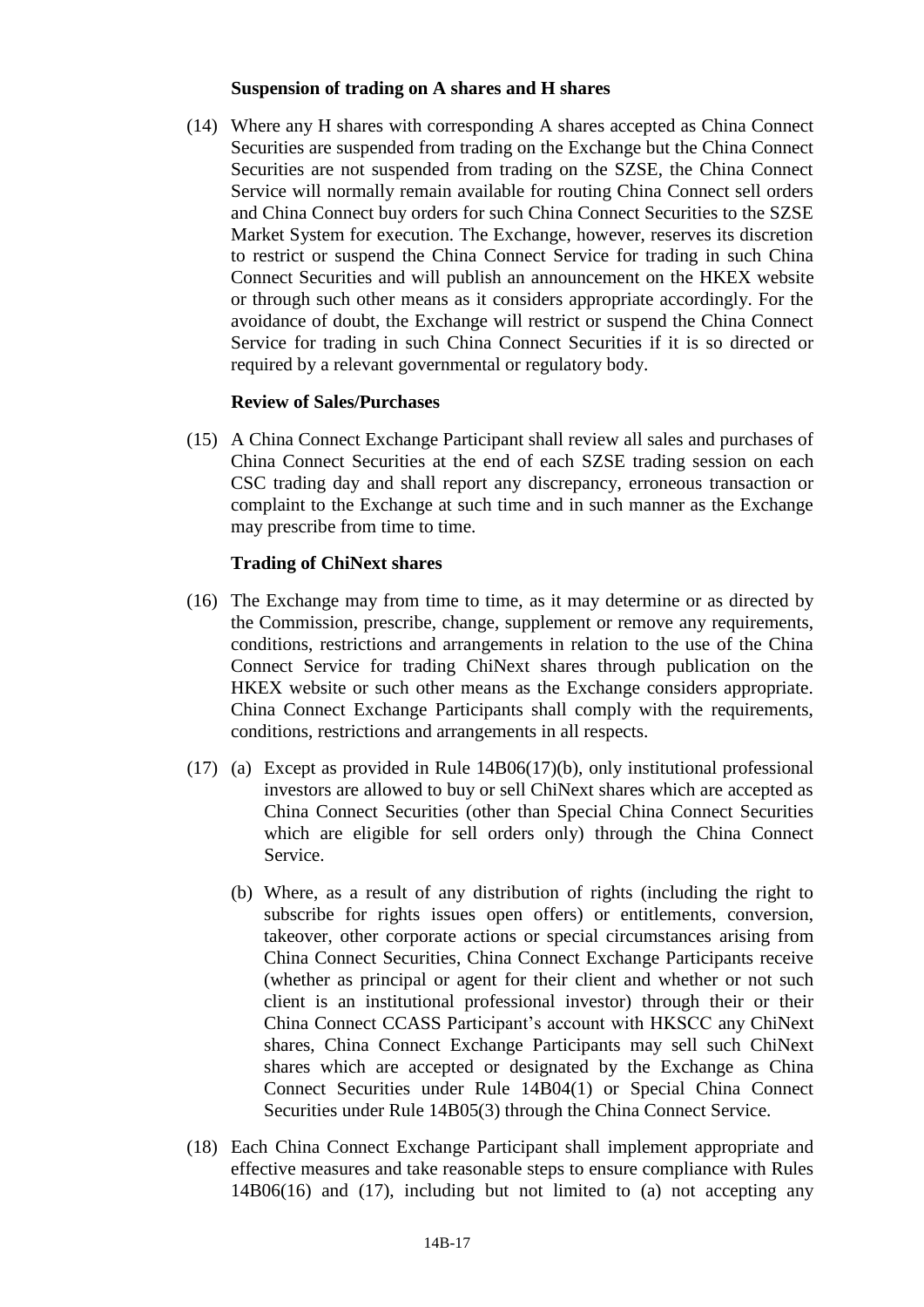instruction to buy ChiNext shares or inputting any China Connect buy order for ChiNext shares for any direct client of the China Connect Exchange Participant unless it is reasonably satisfied that the client is an institutional professional investor; and (b) where such client is (i) an intermediary (as defined in the Ordinance); or (ii) a person which carries on business outside Hong Kong in an activity in respect of which it is regulated overseas and which, if carried on in Hong Kong, would constitute a regulated activity under the Ordinance, requiring such client to ensure that only institutional professional investors are allowed to buy ChiNext shares which are accepted as China Connect Securities through the China Connect Service.

### **Quotas on SZSE-listed Securities as China Connect Securities**

14B07. (1) Pursuant to the Exchange's powers under Rules 1426 (discretion to prescribe quota limits and controls), 1427 (discretion to take actions to ensure compliance with quota controls) and 1428(2) (power to set price restrictions to block the input of artificial China Connect orders), the Daily Quota and quota monitoring and management provisions under Rules 14B07(2) to (10) shall apply.

### **Daily Quota**

- (2) The Daily Quota shall apply to the trading of China Connect Securities through the use of the China Connect Service.
- (3) The Daily Quota limits the maximum value of all the China Connect Securities Buy Trades that can be executed by all the China Connect Exchange Participants in respect of all the China Connect Securities through the China Connect Service on each CSC trading day. The Daily Quota Balance is monitored on a real-time basis during the operational hours and is calculated based on the following formula:

**Daily Quota Balance** = Daily Quota – value of China Connect buy orders + value of China Connect Securities Sell Trades + value of China Connect buy orders that have been cancelled or rejected + difference between the execution price and the specified price in respect of those China Connect buy orders that have been executed at a better price than the specified price

- (4) The Daily Quota shall apply to each CSC trading day. Regardless of the level of the Daily Quota Balance at the end of a CSC trading day, the Daily Quota Balance will not be carried forward for utilization on the following or subsequent CSC trading days.
- (5) In respect of each CSC trading day, if the Daily Quota Balance drops to zero or below (i.e. if the Daily Quota is fully utilized):
	- (a) during the SZSE Opening Call Auction session and before commencement of the SZSE Continuous Auction session in the morning at 9:30, China Connect buy orders input after the time at which the Daily Quota Balance drops to zero or below will not be accepted by the CSC, but China Connect buy orders input before such time will not be affected and will be transmitted by the CSC to the SZSE Market System for execution in the usual manner. Only if the Daily Quota Balance resumes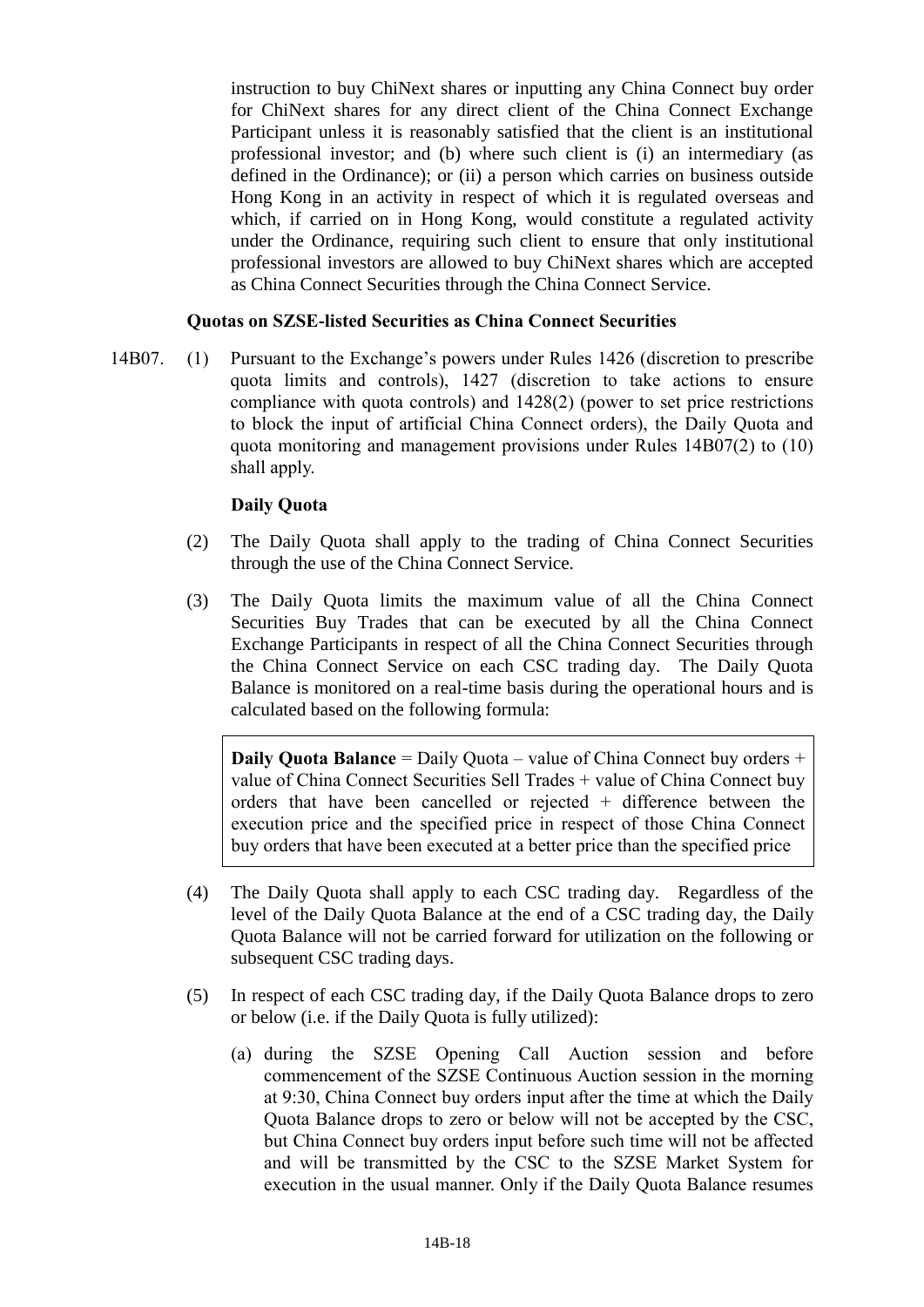to a positive level before commencement of the SZSE Continuous Auction session in the morning will new China Connect buy orders be accepted by CSC; and

- (b) after commencement of the SZSE Continuous Auction session in the morning at 9:30 and before the end of the SZSE Closing Call Auction session at 15:00, no China Connect buy orders will be accepted for the rest of the CSC trading day unless the Exchange otherwise determines, but China Connect buy orders input before the time at which the Daily Quota Balance drops to zero or below will not be affected and will be transmitted by the CSC to the SZSE Market System for execution in the usual manner.
- (6) For the avoidance of doubt:
	- (a) references in the formula in Rule 14B07(3) to "China Connect buy orders", "China Connect Securities Buy Trades" and "China Connect Securities Sell Trades" do not include the value of any transaction fees, taxes, levies or stamp duties payable or collected in respect of such orders or trades; and
	- (b) only China Connect buy orders will be subject to quota controls under this Rule. Unless otherwise determined by the Exchange, China Connect sell orders will be accepted by the CSC during the operational hours of a CSC trading day and will not be affected by the level of the Daily Quota Balance.
- (7) The following table summarizes the treatment of China Connect orders as described in Rules 14B07(3) to (6) depending on the Daily Quota Balance on a given CSC trading day:

|                                                                                                                                         | <b>Daily Quota Balance</b><br>drops to zero or below<br><b>before 09:30</b>                              | <b>Daily Quota Balance</b><br>drops to zero or below at<br>or after 09:30                                                               |
|-----------------------------------------------------------------------------------------------------------------------------------------|----------------------------------------------------------------------------------------------------------|-----------------------------------------------------------------------------------------------------------------------------------------|
| <b>China Connect sell</b><br>order                                                                                                      | Accepted                                                                                                 | Accepted                                                                                                                                |
| <b>China Connect buy</b><br>order submitted after<br>the time at which the<br><b>Daily Quota Balance</b><br>drops to zero or below      | Not accepted<br>(unless and until the Daily<br>Quota Balance becomes<br>larger than zero before<br>09:30 | Not accepted for the rest<br>of the CSC trading day<br>(unless the Exchange)<br>otherwise determines<br>pursuant to Rule<br>14B07(5)(b) |
| <b>China Connect buy</b><br>orders submitted<br>before the time at<br>which the Daily Quota<br><b>Balance drops to zero</b><br>or below | Not affected                                                                                             | Not affected                                                                                                                            |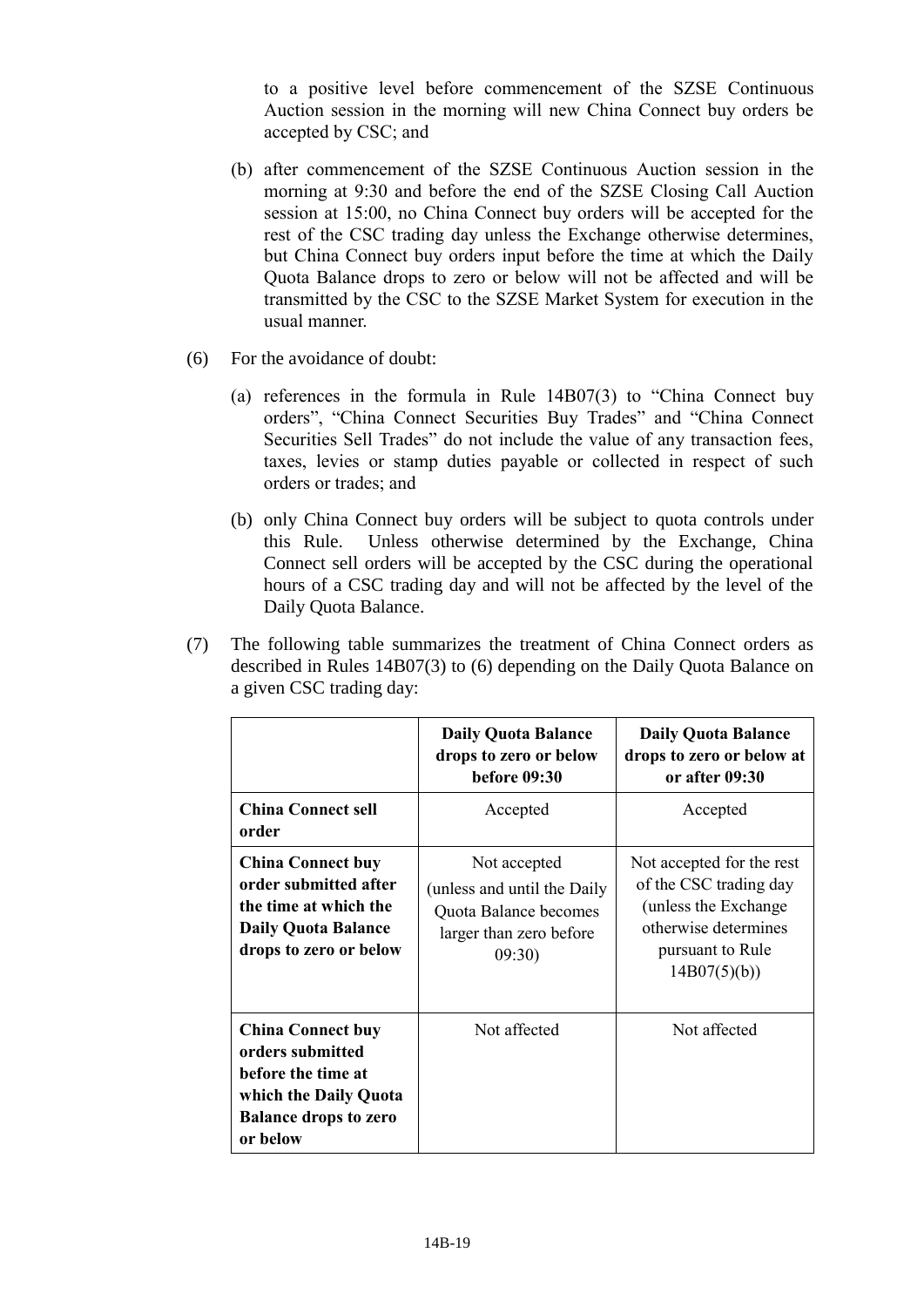# **Quota Management**

- (8) Pursuant to its power under Rule 1428(2) (power to set price restrictions to block artificial transactions), restrictions are set in CSC and the related system connections to block the input of China Connect buy orders of all China Connect Securities at a price lower than the reference price referred to in Rule 14B07(9) by a certain percentage prescribed by the Exchange from time to time.
- (9) Unless otherwise determined by the Exchange:
	- (a) during the SZSE Opening Call Auction session and the five minutes before the commencement of the SZSE Opening Call Auction session on each CSC trading day, the reference price referred to in Rule 14B07(8) shall be (i) the current bid price of the relevant China Connect Security; and (ii) where no current bid price is available, the previous closing price of the China Connect Security;
	- (b) during the SZSE Continuous Auction sessions (morning and afternoon) and the five minutes before the commencement of each SZSE Continuous Auction session on each CSC trading day, the reference price referred to in Rule 14B07(8) shall be (i) the current best bid price of the relevant China Connect Security; (ii) where no current best bid price is available, the latest trade price of the relevant China Connect Security, and (iii) where the latest trade price is not available, the previous closing price of the relevant China Connect Security;
	- (c) during the SZSE Closing Call Auction session, the reference price referred to in Rule 14B07(8) shall be (i) the current bid price of the relevant China Connect Security; (ii) where no current bid price is available, the latest trade price of the relevant China Connect Security, and (iii) where the latest trade price is not available, the previous closing price of the relevant China Connect Security; and
	- (d) where a SZSE Circuit Breaker has been imposed, the reference price referred to in Rule 14B07(8) shall be (i) the current bid price of the relevant China Connect Security; (ii) where no current bid price is available, the latest trade price of the relevant China Connect Security, and (iii) where the latest trade price is not available, the previous closing price of the relevant China Connect Security.
- (10) If there is any change in the operational procedures relating to the quota limits and related arrangements as set out in this Rule 14B07, the Exchange will publish the details on the HKEX website or through such other means as the Exchange considers appropriate.

#### **Shareholding Restrictions on China Connect Securities**

14B08. (1) Under Rule 1430, the Exchange has absolute discretion to impose conditions or restrictions for the use of the China Connect Service for the purpose of ensuring that the trading of China Connect Securities will not contravene applicable laws or for any reasons which the Exchange considers appropriate. In light of the shareholding restrictions and forced sale requirements imposed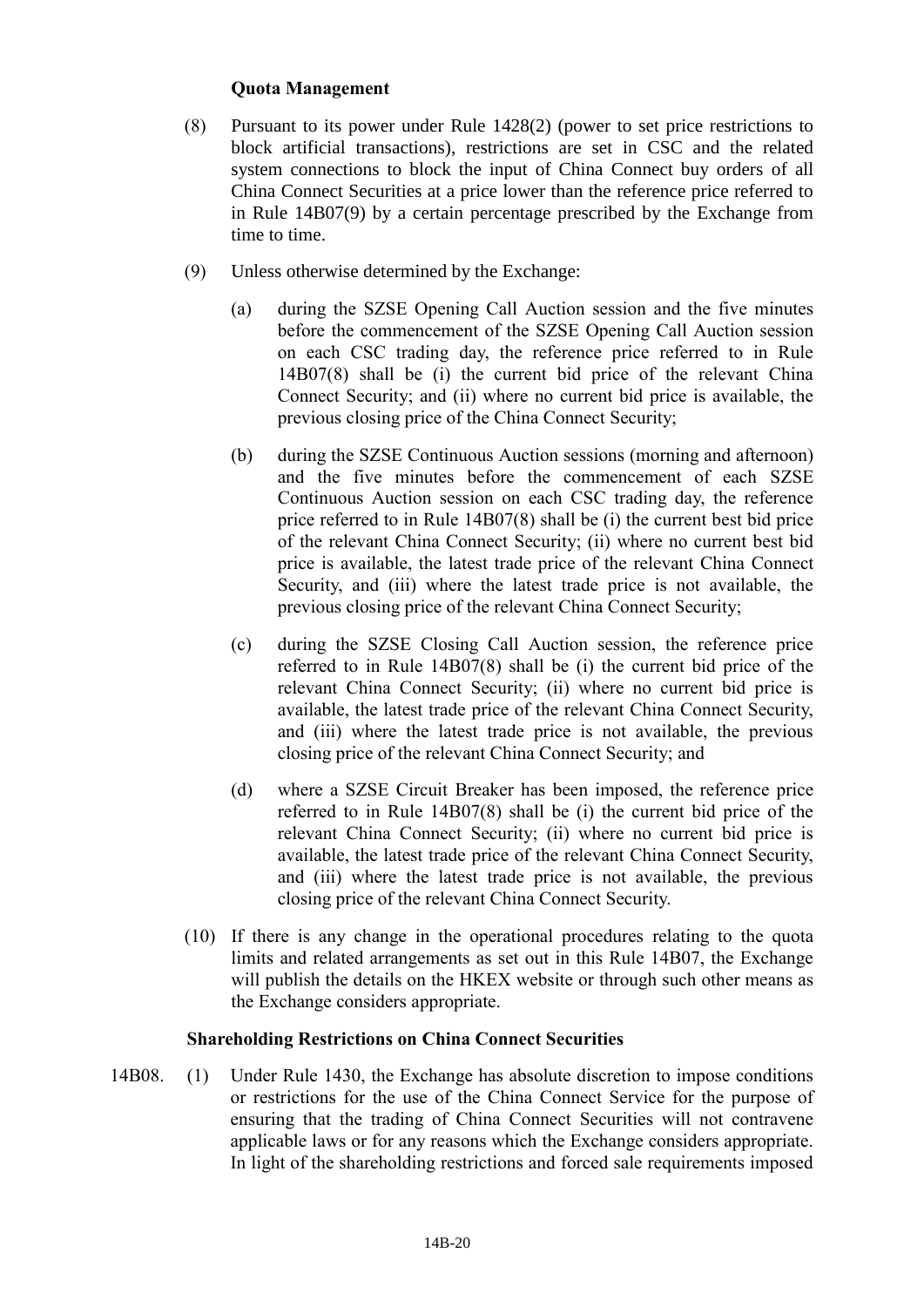by the CSRC, SZSE and applicable laws of Mainland China, the conditions and requirements set out in Rules 14B08(2) to (12) shall apply.

# **Shareholding limits on foreign investors**

- (2) China Connect Exchange Participants shall comply, and shall make appropriate arrangements to ensure that their clients will comply, with the 10% individual shareholding limit applicable to foreign investors (including Qualified Foreign Institutional Investors and RMB Qualified Foreign Institutional Investors approved under the applicable laws of Mainland China, and other investors using the China Connect Service) as stipulated in applicable laws of Mainland China including the CSRC regulations concerning Shenzhen-Hong Kong Stock Connect. China Connect Exchange Participants shall put appropriate monitoring arrangements in place to comply with this Rule and to alert their clients to comply with the individual shareholding limit.
- (3) China Connect Exchange Participants shall note and understand the 30% aggregate shareholding limit in relation to A shares and the related forced-sale requirements applicable to foreign investors who invest in China Connect Securities as stipulated in applicable laws of Mainland China including the CSRC regulations concerning Shenzhen-Hong Kong Stock Connect. China Connect Exchange Participants shall alert their clients to the 30% aggregate shareholding limit and the forced-sale arrangements under this Rule.

### **Shareholding Monitoring Procedures**

(4) Where foreign investors (including investors holding China Connect Securities through CCASS) hold 28% or more of the issued shares of a relevant issuer in aggregate, SZSE will notify the SEHK Subsidiary, and the Exchange and SEHK Subsidiary will as soon as practicable thereafter suspend accepting China Connect buy orders in respect of the relevant China Connect Securities until the aggregate shareholding of foreign investors is reduced to below 26%, as advised by SZSE.

# **Forced-sale Procedures**

- (5) Notwithstanding Rule 14B08(4), where the aggregate shareholding of foreign investors (including investors holding through CCASS) in respect of a relevant issuer exceeds 30% of the issued shares of the issuer on an SZSE trading day, SZSE may, pursuant to the SZSE Rules, issue a forced-sale notice to the SEHK Subsidiary on the following trading day, requiring it to arrange for a sell down of the portion of the China Connect Securities that exceeds 30% within 5 SZSE trading days on a "last-in, first-out" basis (as determined in accordance with Rule 14B08(11)).
- (6) Upon receipt of a forced-sale notice under Rule 14B08(5), the SEHK Subsidiary will notify the relevant China Connect Exchange Participant(s) through the Exchange, requiring or directing them to, or arrange for their clients to, sell and liquidate the specified number of China Connect Securities within a period specified by the Exchange.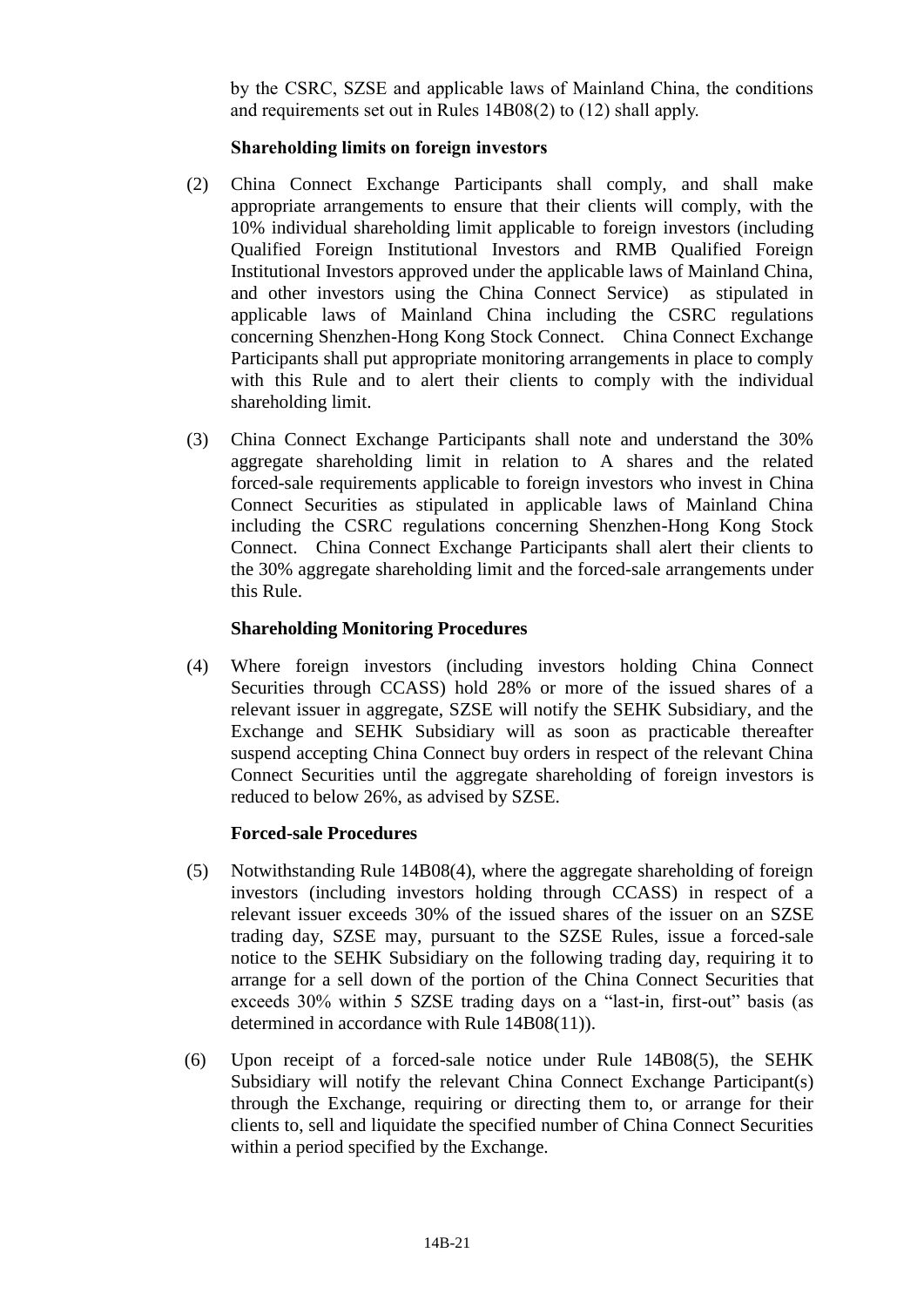- (7) Upon receipt of the notice under Rule 14B08(6), the China Connect Exchange Participant shall comply with the notice, and where applicable, it shall issue a corresponding notice to the relevant client(s) or their custodian(s) requesting for the sale and liquidation of the number of China Connect Securities specified by the China Connect Exchange Participant within the period specified by the Exchange. If a client fails to comply with the China Connect Exchange Participant's notice, the China Connect Exchange Participant shall, if necessary, exercise its power to sell the specified number of China Connect Securities through the use of the China Connect Service on the client's behalf before expiry of the period specified by the Exchange.
- (8) China Connect Exchange Participants shall implement appropriate measures to enable them to comply with Rule 14B08(7) on a timely basis including entering into legally enforceable client agreements to facilitate compliance with the forced-sale arrangements referred to in that Rule.
- (9) Where a forced-sale notice is issued by SZSE under Rule 14B08(5), no China Connect buy orders for the relevant China Connect Securities will be accepted by the CSC until SZSE informs the SEHK Subsidiary or the Exchange that the aggregate foreign shareholding falls below 30%. China Connect sell orders for the relevant China Connect Securities will not be affected by a forced-sale notice.
- (10) If, within the 5-day period mentioned in Rule 14B08(5), the aggregate foreign shareholding is reduced to below 30% due to other foreign investors selling down the relevant shares, the SEHK Subsidiary may, on its own or upon request from a China Connect Exchange Participant referred to in Rules 14B08(6) and (7) apply for permission to hold the relevant shares without a sell down at such time and in such manner as the Exchange may prescribe from time to time.
- (11) The relevant China Connect Exchange Participants referred to in Rule 14B08(6) will be identified by the Exchange based on its or the SEHK Subsidiary's own records (which shall be final and conclusive) generally by reference to the time of purchase of the relevant China Connect Securities, on a "last in, first out" basis. Notwithstanding the foregoing, the Exchange has absolute discretion to determine which China Connect Exchange Participants and what quantity of China Connect Securities should be subject to a forced sale notice.
- (12) Where the 30% aggregate foreign shareholding limit is exceeded due to a share repurchase conducted by the relevant issuer, investors and China Connect Exchange Participants holding China Connect Securities through CCASS may continue to hold the relevant shares without being subject to a forced-sale. However, the SEHK Subsidiary and the Exchange will suspend acceptance of China Connect buy orders for those China Connect Securities until the aggregate foreign shareholding limit is reduced to below 26%.

### **Disclosure Obligations regarding China Connect Securities**

14B09. China Connect Exchange Participants shall comply, and shall make appropriate arrangements to ensure that their clients will comply, with the 5% shareholding disclosure requirement applicable to persons who invest in A shares under applicable laws of Mainland China. China Connect Exchange Participants shall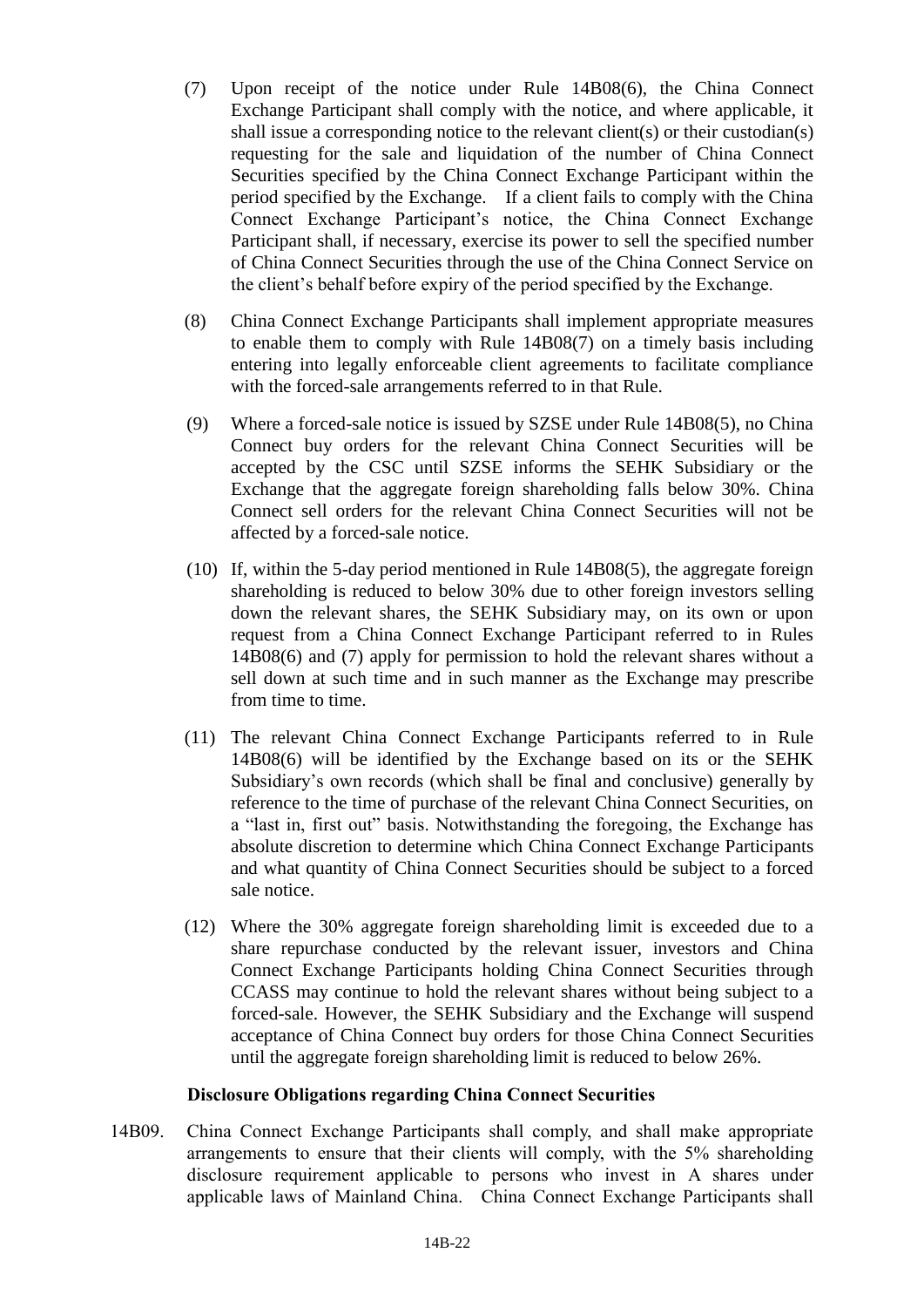put appropriate monitoring arrangements in place to comply with this Rule and to alert their clients to comply with the relevant disclosure requirements.

# **Compliance with applicable laws in Mainland China**

- 14B10. As required by SZSE, China Connect Exchange Participants shall:
	- (1) comply, and advise their clients to comply, with SZSE Rules (to the extent applicable to the trading of China Connect Securities in the SZSE Market, and not inconsistent with these Rules and any regulations, requirements or conditions prescribed or published pursuant to these Rules) and laws and regulations of Mainland China relating to the use of the China Connect Service and the trading of China Connect Securities;
	- (2) make adequate disclosure to their clients with regard to the risks associated with investing in China Connect Securities through appropriate arrangements including, without limitation, the risk that their instructions to trade in China Connect Securities may not be accepted and that they may be liable to regulatory investigations and the relevant legal consequences if they are in breach of or fail to comply with the SZSE Rules and the laws and regulations referred to in this Rule 14B10;
	- (3) acknowledge, and make appropriate arrangements to require their clients to acknowledge, that the Exchange has the power not to extend the China Connect Service to them, the power to require China Connect Exchange Participants not to accept instructions from them and the power to suspend or restrict China Connect Exchange Participants from inputting China Connect orders under any BCAN, if it is found that the China Connect Exchange Participant or any of its clients (as the case may be) has or may have committed any abnormal trading conduct set out in or fail to comply with the SZSE Rules and the laws and regulations referred to in Rule 14B10(1);
	- (4) acknowledge, and make appropriate arrangements to require their clients to acknowledge, that if the SZSE Rules are breached, or if the disclosure and other obligations referred to in the listing rules of the SZSE (including the rules of the SZSE for stock listing on ChiNext) or the SZSE Rules are breached, SZSE has the power to carry out investigations, and may, through the Exchange or the SEHK Subsidiary, require China Connect Exchange Participants to provide relevant information and materials (including the information and personal data of their clients and other persons referred to in Rules 537 and 1437) to assist in its investigation;
	- (5) acknowledge that where there is a serious breach of the SZSE Rules, SZSE may request the Exchange to take appropriate regulatory actions or commence disciplinary proceedings against China Connect Exchange Participants, or request the Exchange to require China Connect Exchange Participants to issue warning statements (verbally or in writing) to their clients, and not to extend the China Connect Service to them or to their clients;
	- (6) acknowledge, and make appropriate arrangements to require their clients to acknowledge, that the Exchange may (for the purpose of assisting SZSE in its regulatory surveillance of the SZSE Market and enforcement of the SZSE Rules and as part of the regulatory cooperation arrangement between the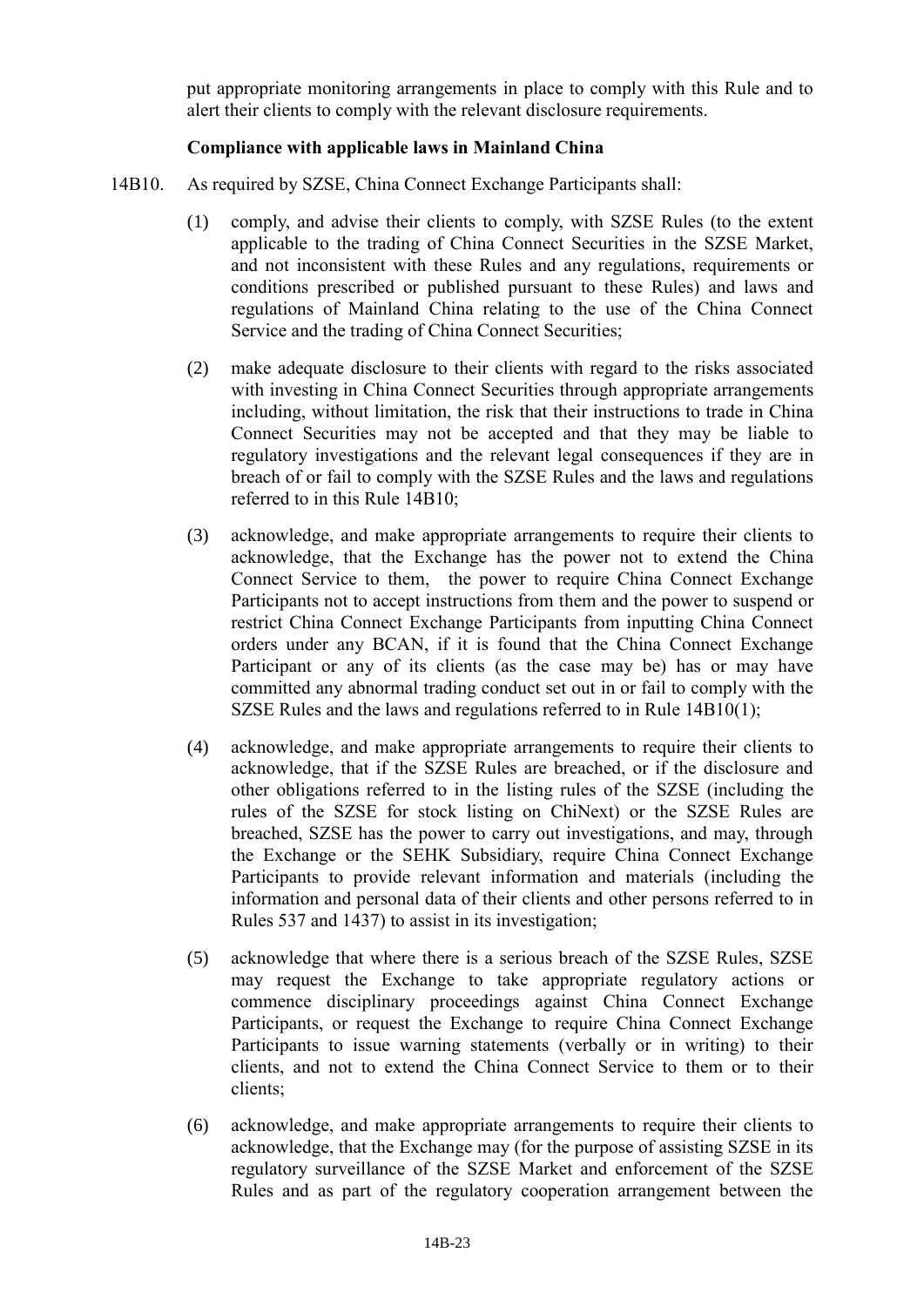Exchange, the SEHK Subsidiary and SZSE), at the request of SZSE, require China Connect Exchange Participants to provide information concerning their clients and other persons referred to in Rules 537 and 1437 with respect to any China Connect orders input or China Connect Securities Trades made or entered into by China Connect Exchange Participants on their behalf; and

(7) for the purposes referred to in paragraphs  $(4)$  to  $(6)$ , China Connect Exchange Participants shall authorize the Exchange (whether directly or through the SEHK Subsidiary) to disclose, transfer and provide information and personal data concerning their clients and other persons referred to in Rules 537 and 1437 to SZSE upon request and shall make appropriate arrangements (including obtaining the relevant consents) to ensure that the relevant information and personal data may be disclosed, transferred and provided in compliance with applicable laws including the Personal Data (Privacy) Ordinance.

#### **Fees and Taxes**

14B11. (1) Pursuant to Rule 1429, the fees, charges, levies and taxes set out in Rules 14B11(2) and (3) shall be payable in respect of the trading of China Connect Securities.

| <b>Fee Type</b>                      | Rate                                                                                                         |
|--------------------------------------|--------------------------------------------------------------------------------------------------------------|
| <b>Handling Fee</b>                  | $0.00487\%$ (rounded to the nearest cent) of the<br>amount of the consideration for each purchase<br>or sale |
| <b>Securities Management Fee</b>     | $0.002\%$ (rounded to the nearest cent) of the<br>amount of the consideration for each purchase<br>or sale   |
| <b>Stamp Duty</b>                    | $0.1\%$ (rounded to the nearest cent) of the<br>amount of the consideration for each sale                    |
| <b>Registration and Transfer Fee</b> | $0.001\%$ of the amount of the consideration for<br>each purchase or sale                                    |

(2) The following fees shall be paid to the Exchange on every purchase or sale of China Connect Securities executed through the China Connect Service:

The above fees will be paid to SZSE, the relevant China Connect Clearing House or the relevant governmental or regulatory bodies in Mainland China, as the case may be.

(3) Where SZSE, the relevant China Connect Clearing House, any relevant governmental or regulatory body or applicable law imposes any other fees, charges, levies or taxes on or in relation to the sale and purchase of China Connect Securities which are required to be paid or collected by the Exchange, the SEHK Subsidiary and/or HKSCC, China Connect Exchange Participants shall be responsible for paying (for themselves or on behalf of their clients) all such fees, charges, levies and taxes to the Exchange, the SEHK Subsidiary and/or HKSCC for onward payment to SZSE, the relevant China Connect Clearing House or the relevant governmental or regulatory body. For the avoidance of doubt, where any China Connect Exchange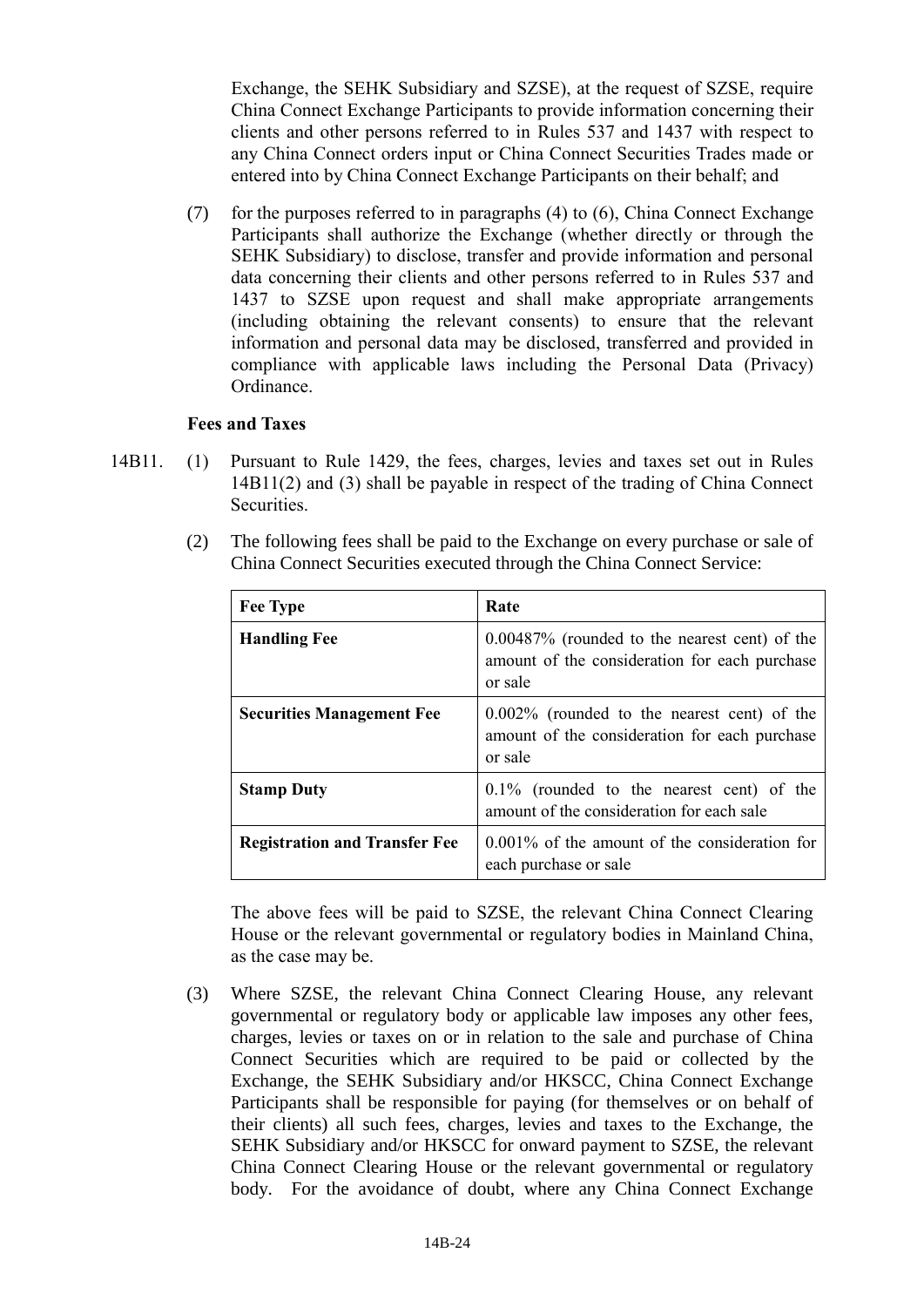Participant fails to pay any such fees, charges, levies or taxes, the indemnity referred to in Rule 1442 applies. The Exchange will provide relevant information regarding such fees, charges, levies and taxes (including, where applicable, the manner of payment, collection and the filing or registration requirements) as are communicated to it by SZSE, the relevant China Connect Clearing House or the relevant governmental or regulatory body through publication on the HKEX website or such other means as the Exchange considers appropriate.

### **Off-Exchange Trades or Transfers Prohibited**

- 14B12. (1) Except permitted under Rule 14B12(2) or where the CSRC otherwise provides or allows, the SEHK Subsidiary and Exchange Participants shall not trade or provide services to facilitate the trading of any China Connect Securities held within CCASS through any venue other than through the SZSE Market System, and an Exchange Participant shall not match, execute or arrange the execution of any sale and purchase instructions or any transfer instructions of its clients in respect of any China Connect Securities in any manner otherwise than through the use of the China Connect Service in accordance with these Rules.
	- (2) The following non-trade transfers are permitted:
		- (a) Stock Borrowing and Lending as permitted under Rule 14B16(2);
		- (b) transfers between Exchange Participants and their clients for the purpose of rectifying error trades;
		- (c) post-trade allocation of China Connect Securities to funds or sub-funds in different accounts by fund managers who have entered into China Connect Securities Trades for the collective account of funds or sub-funds under management; and
		- (d) transfers set out in Rule 4110iii(e) to (j) of the CCASS Rules.
	- (3) China Connect Exchange Participant who carry out non-trade transfers of China Connect Securities referred to in Rule 14B12(2)(b) for the purpose of rectifying an error trade shall submit to the Exchange an error trade report together with supporting documents explaining the nature of the error, how the error was made and providing details of the non-trade transfer to be processed. The Exchange may disallow a particular China Connect Exchange Participant from carrying out non-trade transfers under Rule 14B12(2)(b) where the Exchange has reasonable cause to suspect or believe that the China Connect Exchange Participant may abuse or may have abused the rectification arrangements or may have used any non-trade transfers permitted under Rule 14B12(2)(b) to circumvent the prohibition under Rule 14B12(1).

# **Record Keeping**

14B13. To comply with applicable laws in Mainland China and the requirements of SZSE, China Connect Exchange Participants shall keep proper books and records of the China Connect orders input and the China Connect Securities Trades executed by it and the related client instructions and account information (including the related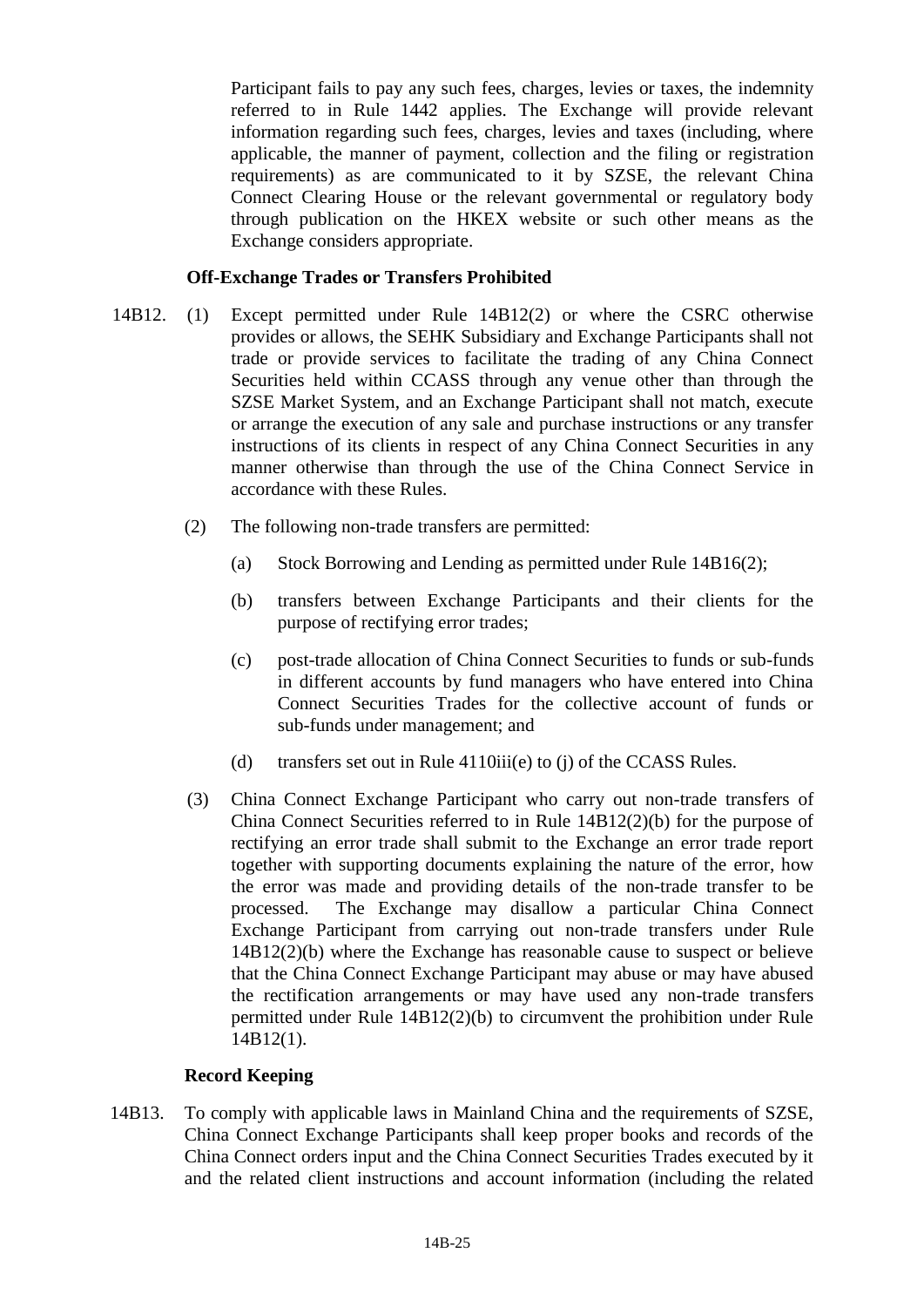BCAN and CID) for a period of not less than 20 years. Such books and records shall include all relevant information concerning the Margin Trading, Short Selling and Stock Borrowing and Lending of any China Connect Securities. For the avoidance of doubt, with respect to Margin Trading, proper books and records on the funds provided to and the relevant securities margin financing arrangement entered into with the clients shall also be kept.

# **Exclusion of Liability of SZSE**

14B14. Exchange Participants shall acknowledge, and make appropriate arrangements for their clients to acknowledge, that SZSE shall not be responsible or held liable for any loss or damage suffered directly or indirectly by a China Connect Exchange Participant, its clients or any third parties arising from or in connection with SZSE making, amending or enforcing the SZSE Rules, or any action taken by it in the discharge of its supervisory or regulatory obligations or functions including any action taken to deal with abnormal trading conduct or activities.

# **Margin Trading of China Connect Securities**

14B15. (1) Unless otherwise determined by the Exchange, Margin Trading may be conducted by a China Connect Exchange Participant on behalf of its clients through the China Connect Service subject to Rules 14B15(2) to (10).

# **List of Eligible SZSE Securities for Margin Trading**

- (2) China Connect Exchange Participants shall ensure that Margin Trading is confined to those China Connect Securities that are included in the List of Eligible SZSE Securities for Margin Trading published by the Exchange from time to time. No China Connect Exchange Participant is allowed to provide funds or securities margin financing arrangements to any of its clients for the purpose of or with the view to facilitating the purchase of China Connect Securities not included in the List of Eligible SZSE Securities for Margin Trading. A China Connect Exchange Participant which fails to comply with this Rule shall be liable to disciplinary or other actions taken by the Exchange under Rule 1437 or 14B15(6).
- (3) The Exchange will publish the List of Eligible SZSE Securities for Margin Trading on the HKEX website or through such other means as it considers appropriate and may update or amend the list from time to time. Unless the Exchange otherwise determines, the List of Eligible SZSE Securities for Margin Trading will be compiled by reference to SZSE's list of eligible stocks for margin trading for the SZSE Market, excluding Special China Connect Securities.

#### **Suspension and Resumption of SZSE Securities Margin Trading**

(4) Where the volume of margin trading activities in respect of any eligible China Connect Security exceeds the margin trading threshold prescribed by SZSE, and SZSE decides to suspend or has suspended margin trading activities in respect of that China Connect Security in the SZSE Market, the Exchange may, as soon as practicable after being notified by SZSE, require any or all China Connect Exchange Participants to stop or suspend carrying out any further Margin Trading in respect of that China Connect Security through the publication of a notice on the HKEX website or such other means as the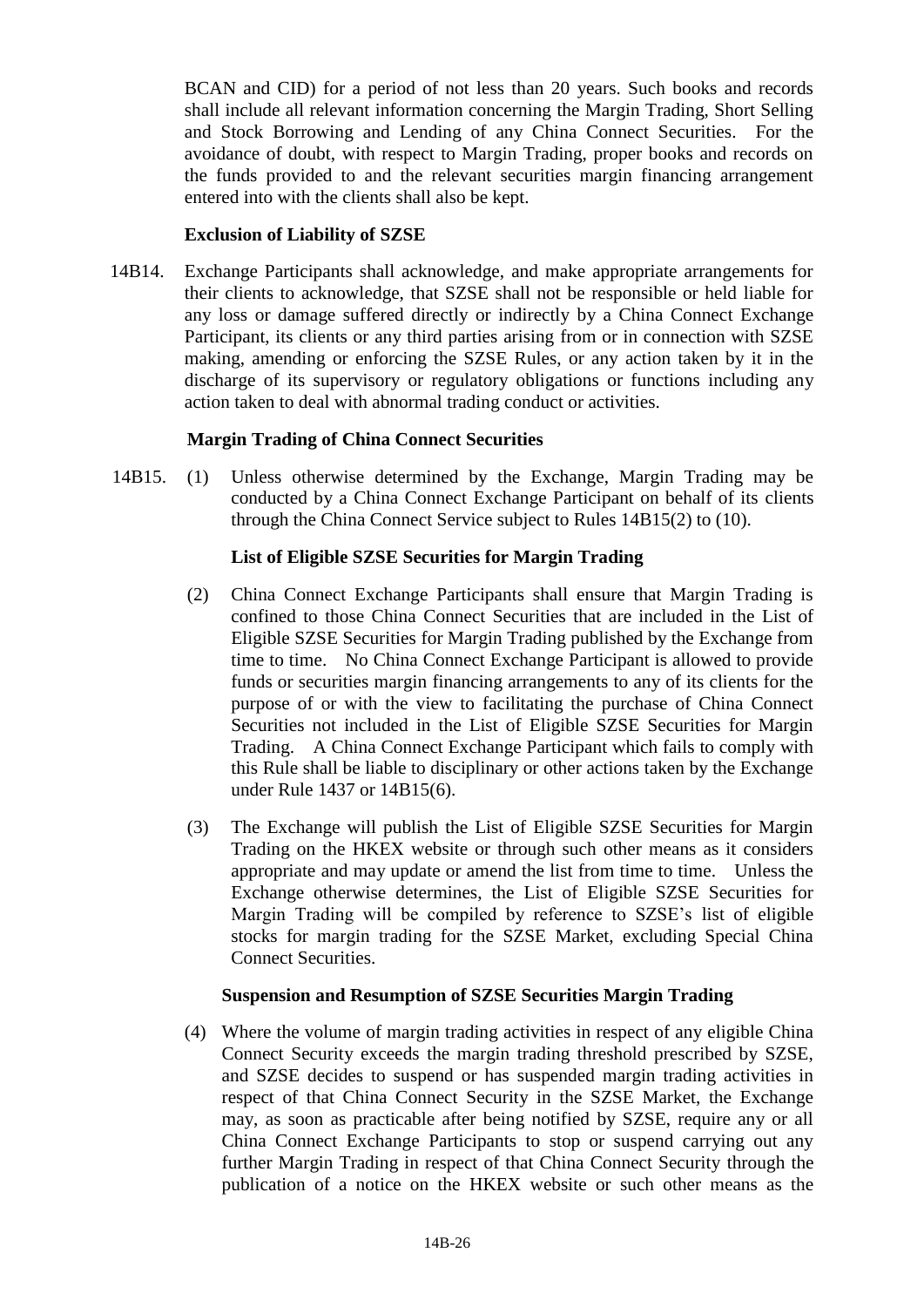Exchange considers appropriate. Margin Trading of the relevant China Connect Securities by China Connect Exchange Participants shall not resume until SZSE has allowed margin trading activities on the relevant China Connect Securities to resume in the SZSE Market; after SZSE has notified the Exchange of the resumption, and after the Exchange has published a notice to that effect. China Connect Exchange Participants shall comply with the restrictions set out in this Rule 14B15(4) and all relevant notices issued pursuant to this Rule. For the avoidance of doubt, China Connect buy orders involving Margin Trading of China Connect Securities (whether they have been executed on the SZSE System prior to the suspension taking effect or not) will not be affected.

(5) Where the Exchange requires China Connect Exchange Participants to stop or suspend carrying out further Margin Trading pursuant to Rule 14B15(4), any new China Connect buy orders for the relevant China Connect Securities input into the CSC by any China Connect Exchange Participant shall be deemed to have been made with the representation and confirmation to the Exchange that such China Connect buy order does not involve Margin Trading. Where any China Connect Exchange Participant is found to have breached this Rule, the Exchange may take appropriate actions against it under Rules 1437 and 14B15(6).

### **Abnormal margin trading activities**

- (6) Where the situation referred to in Rule 14B15(5) occurs, where there is reasonable cause to suspect or believe that abnormal margin trading activities have taken place, or where the Exchange otherwise considers appropriate, the Exchange and/or the SEHK Subsidiary may, without prejudice to other powers which it/they may have under these Rules, take any of the following actions:
	- (a) reject or suspend the routing of China Connect buy orders which, in its judgement, may involve Margin Trading in contravention of Rule 14B15(4) or (5) at any time;
	- (b) require a China Connect Exchange Participant to stop accepting instructions from or act for or stop inputting China Connect buy orders originating from any of its clients;
	- (c) suspend a China Connect Exchange Participant's access to the China Connect Service; and
	- (d) restrict Margin Trading to certain specified China Connect Securities within the List of Eligible SZSE Securities for Margin Trading.

#### **Others**

(7) China Connect Exchange Participants shall make appropriate arrangements to ensure that their clients understand and are aware of the restrictions, requirements and conditions applicable to the Margin Trading of China Connect Securities. In particular, China Connect Exchange Participants shall inform their clients that China Connect Exchange Participants may conduct Margin Trading only in respect of China Connect Securities that are within the List of Eligible SZSE Securities for Margin Trading.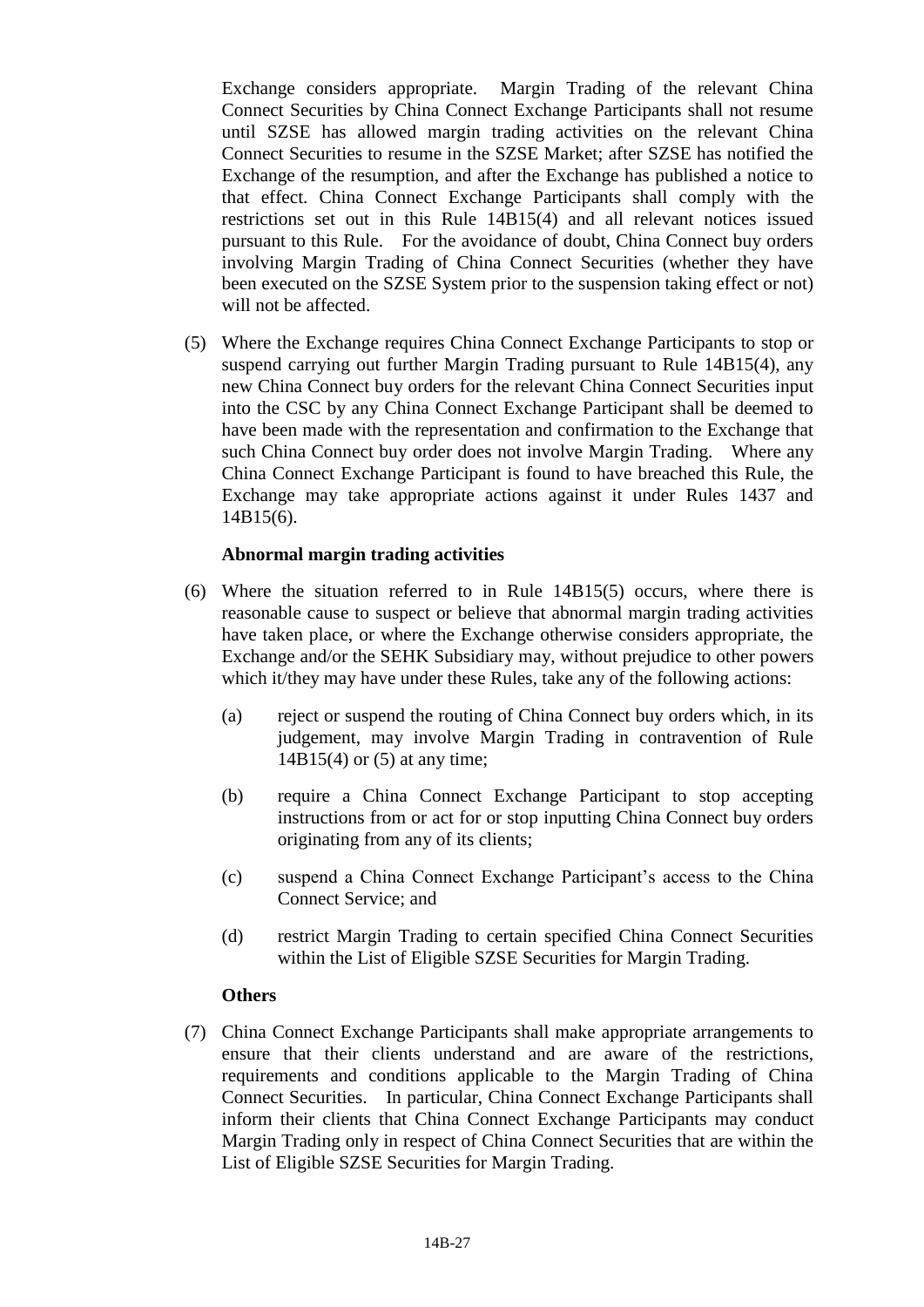- (8) The Exchange may require China Connect Exchange Participants to flag or indicate China Connect buy orders that involve Margin Trading when inputting China Connect orders into the CSC in such manner and at such time or times as the Exchange considers appropriate.
- (9) For the avoidance of doubt, references in this Rule 14B15 to "China Connect Exchange Participant" and "China Connect Exchange Participants" shall be read to include the Exchange Participants referred to in Rule 590(1) (Exchange Participants trading through China Connect Exchange Participants). Accordingly, such Exchange Participants may carry out Margin Trading of China Connect Securities for their clients through China Connect Exchange Participants subject to the conditions, restrictions and requirements of this Rule; and this Rule shall apply to them as if they were China Connect Exchange Participants.
- (10) This Rule 14B15 is made pursuant to Rule 1430.

### **Stock Borrowing and Lending of China Connect Securities**

14B16. (1) Unless the Exchange otherwise determines, China Connect Exchange Participants shall not enter into or carry out any Stock Borrowing and Lending arrangement in respect of China Connect Securities and Special China Connect Securities except in accordance with this Rule 14B16.

### **Purpose of Stock Borrowing and Lending of China Connect Securities**

- (2) Stock Borrowing and Lending of China Connect Securities may only be carried out for the following purposes:
	- (a) for the purpose of Short Selling in accordance with Rule 14B17 provided that the stock loan period (inclusive of the date of stock loan and stock return) does not exceed one calendar month;
	- (b) for the purpose of enabling the clients of China Connect Exchange Participants to sell China Connect Securities held by them but which have not been transferred to the relevant HKSCC stock account in time to meet the pre-trade checking requirement set out in Rule 14B06 provided that the stock loan period does not exceed one day and is non-renewable; and
	- (c) for such other purposes as the Exchange or SZSE may specify from time to time.
- (3) For the purpose of Rule 14B16(2)(a), Stock Borrowing and Lending shall be limited to China Connect Securities excluding Special China Connect Securities; and for the purpose of Rule 14B16(2)(b), Stock Borrowing and Lending may cover any China Connect Securities including Special China Connect Securities. References to "China Connect Securities" in this Rule 14B16 shall be construed accordingly.

# **Permitted Stock Lenders and Stock Borrowers**

- (4) Subject to Rules 14B16(5) to (7), only Exchange Participants and Qualified Institutions may lend China Connect Securities.
- (5) The following Exchange Participants may lend China Connect Securities: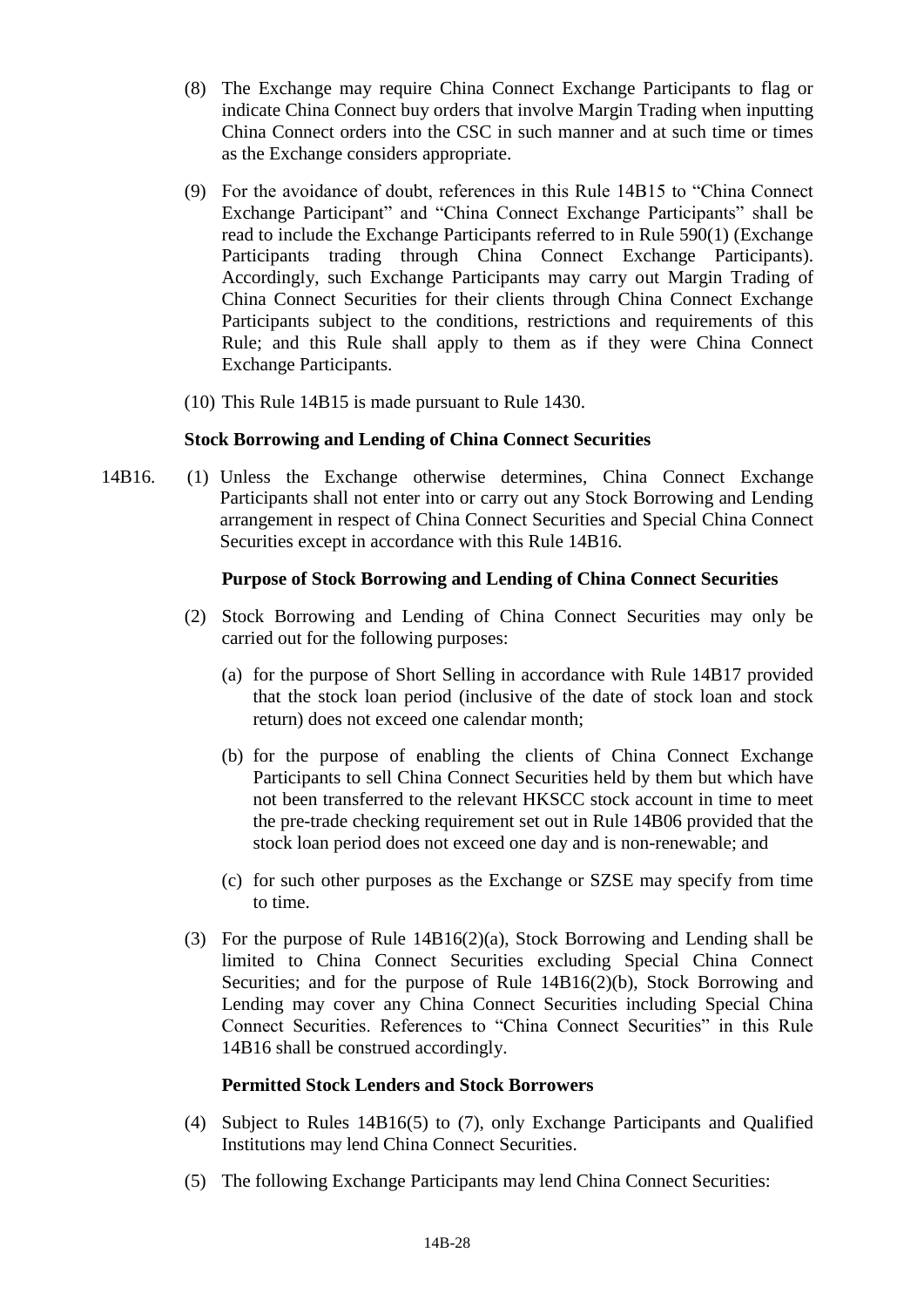- (a) China Connect Exchange Participants; and
- (b) Non-registered Exchange Participants.
- (6) Only China Connect Exchange Participants may lend China Connect Securities to their clients. A China Connect Exchange Participant may also lend China Connect Securities to other China Connect Exchange Participants.
- (7) A Non-registered Exchange Participant and a Qualified Institution may lend China Connect Securities to China Connect Exchange Participants, but not directly to the clients of China Connect Exchange Participants.

### **Source of China Connect Securities subject to Stock Borrowing and Lending**

- (8) The China Connect Securities to be lent by a China Connect Exchange Participant may be securities held or owned by it as principal, or securities borrowed from other China Connect Exchange Participants, Non-registered Exchange Participants or Qualified Institutions (in each case, lending as principal).
- (9) The China Connect Securities to be lent by a Non-registered Exchange Participant or a Qualified Institution shall only be securities held or owned by it as principal.

### **Provision of undertaking/confirmation**

- (10) Before a China Connect Exchange Participant lends any China Connect Securities to its clients under a Stock Borrowing and Lending Arrangement, it shall apply to the Exchange to be a Stock Lender and provide the Exchange with an undertaking in the prescribed form undertaking as follows:
	- (a) it is duly licensed by the Commission to carry on the business of dealing in securities, and no restriction exists that would prevent or restrict it from dealing in securities or engaging in stock lending activities at the time of the application;
	- (b) it shall continue to be duly licensed by the Commission to carry on the business of dealing in securities and not subject to restrictions from securities dealing or engaging in stock lending activities at such time or times when China Connect Securities are lent to its clients;
	- (c) it shall promptly inform the Exchange and stop lending further China Connect Securities to its clients if it is suspended or restricted from dealing in securities or engaging in stock lending activities by the Commission; and
	- (d) it shall comply with such restrictions with respect to the lending of China Connect Securities as the Exchange may consider appropriate, including any restrictions imposed by SZSE.
- (11) Before a China Connect Exchange Participant borrows any China Connect Securities from another Exchange Participant or a Qualified Institution (as Stock Lender) under a Stock Borrowing and Lending Arrangement, the China Connect Exchange Participant shall provide the Exchange with a confirmation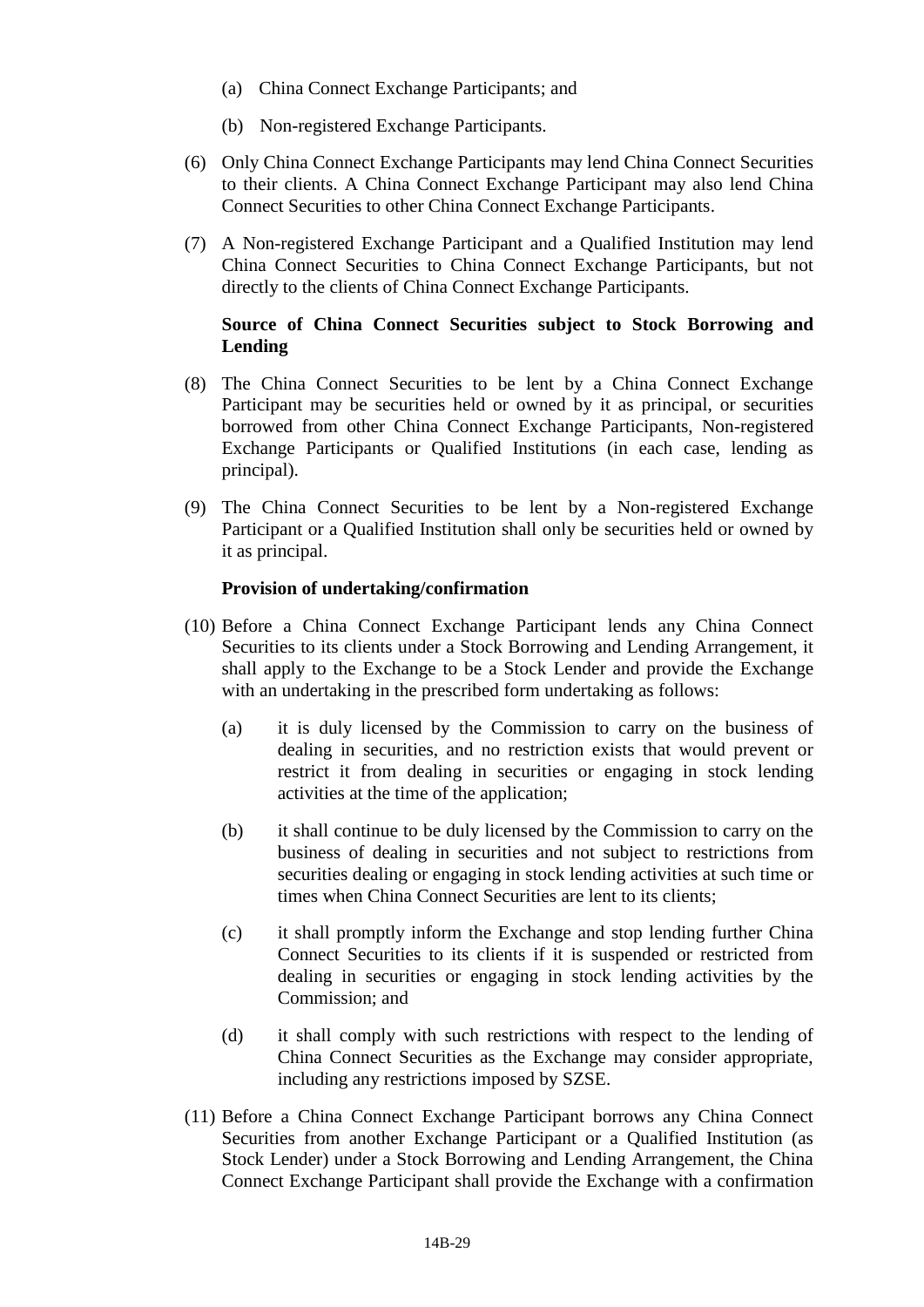in the prescribed form confirming that the Stock Lender has provided it with an undertaking in respect of the following:

- (a) that no restriction exists that prevents or restricts the Stock Lender from engaging in stock lending activities at the time the China Connect Securities are lent to the China Connect Exchange Participant;
- (b) that the Stock Lender will promptly inform the China Connect Exchange Participant and stop lending further China Connect Securities to the China Connect Exchange Participant if it is suspended or restricted by a relevant regulator from engaging in stock lending activities;
- (c) where the Stock Lender is a Non-registered Exchange Participant or a Qualified Institution, the China Connect Securities being lent are held or owned by it as principal; and
- (d) that the Stock Lender shall, upon notification by the China Connect Exchange Participant, comply with such restrictions with respect to the lending of China Connect Securities as the Exchange may consider appropriate, including any restrictions imposed by SZSE, failing which the Stock Lender agrees that the Stock Borrowing and Lending Arrangement may be terminated by the China Connect Exchange Participant if so directs by the Exchange.

### **Reporting of Stock Borrowing and Lending activities**

(12) A China Connect Exchange Participant referred to in Rules 14B16(10) and (11) shall file a monthly report with the Exchange providing details on its Stock Borrowing and Lending activities with respect to China Connect Securities in the prescribed form.

#### **Others**

- (13) China Connect Exchange Participants shall make appropriate arrangements to ensure that their clients understand and are aware of the restrictions, requirements and conditions applicable to the Stock Borrowing and Lending of China Connect Securities.
- (14) China Connect Exchange Participants acknowledge that the undertakings and confirmations referred to in Rules 14B16(10) and (11) and the monthly reports referred to in Rule 14B16(12) will be disclosed or made available to SZSE for information.
- (15) A Non-registered Exchange Participant who wishes to conduct stock lending activities concerning China Connect Securities shall comply with the following requirements:
	- (a) lend China Connect Securities only for the purposes allowed under Rule 14B16(2);
	- (b) comply with the requirements under Rules  $14B16(7)$  to (9);
	- (c) provide the undertaking referred to in Rule 14B16(11) to the relevant China Connect Exchange Participant as Stock Lender;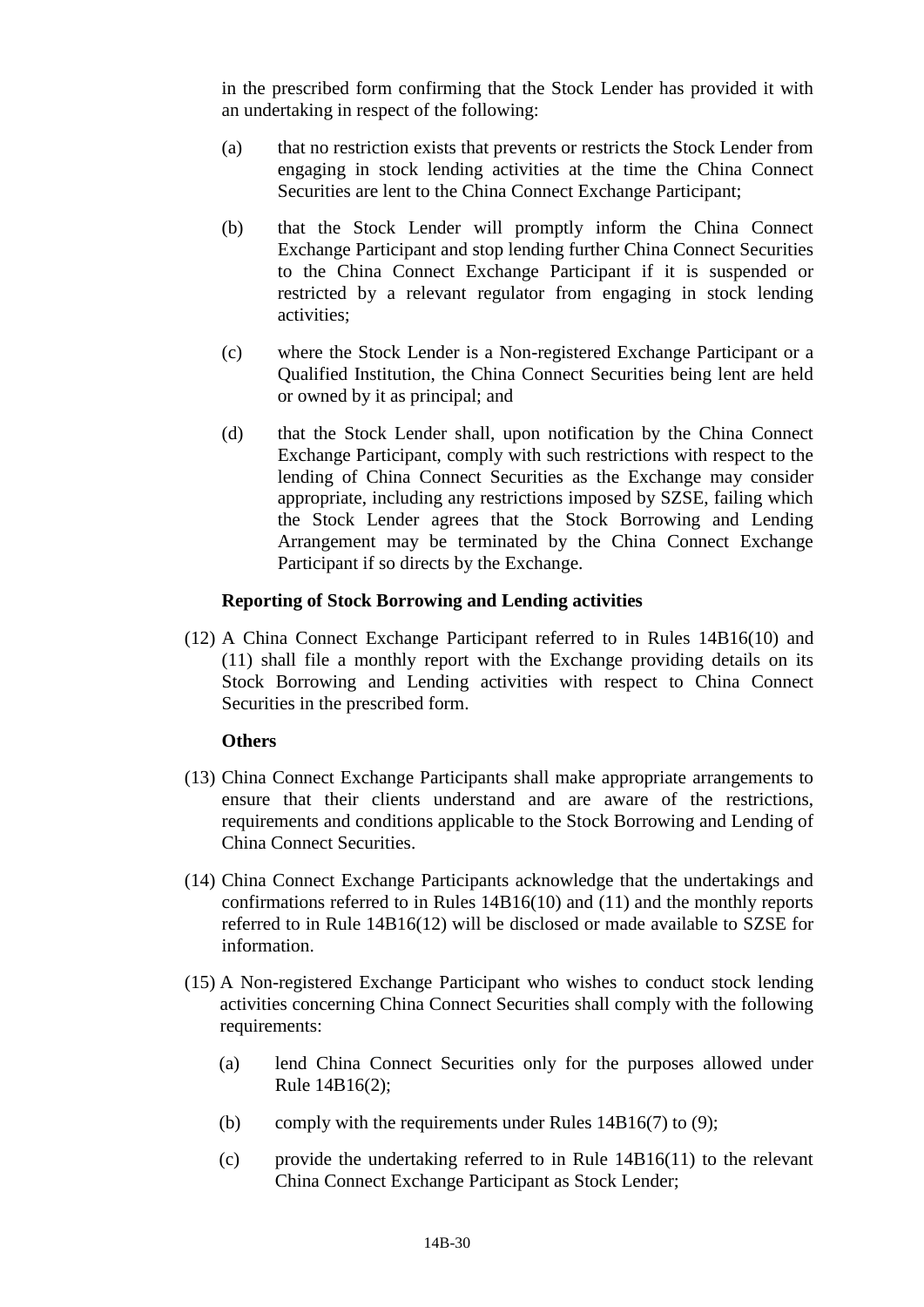- (d) provide such information to the relevant China Connect Exchange Participant so as to enable it to comply with the monthly reporting requirement referred to in Rule 14B16(12); and
- (e) such restrictions with respect to the lending of China Connect Securities as the Exchange may consider appropriate, including any restrictions imposed by SZSE.
- (16) Without prejudice to any other powers which the Exchange may have under these Rules, where a China Connect Exchange Participant or a Non-registered Exchange Participant fails to comply with this Rule 14B16, the Exchange may take any of the following actions:
	- (a) require it to terminate or unwind any Stock Borrowing and Lending Arrangement;
	- (b) require it to stop borrowing China Connect Securities from or lending China Connect Securities to any person;
	- (c) restrict or suspend it from carrying out any stock borrowing or lending activities concerning any China Connect Securities.
- (17) Unless otherwise determined by the Exchange, other provisions in these Rules on securities borrowing and lending and the Sixth Schedule do not apply to the Stock Borrowing and Lending of China Connect Securities under this Rule.
- (18) For the avoidance of doubt, references in this Rule 14B16 to "China Connect Exchange Participant" and "China Connect Exchange Participants" shall be read to include the Exchange Participants referred to in Rule 590(1) (Exchange Participants trading through China Connect Exchange Participants). Accordingly, such Exchange Participants may carry out Stock Borrowing and Lending of China Connect Securities subject to the conditions, restrictions and requirements of this Rule; and this Rule shall apply to them as if they were China Connect Exchange Participants.
- (19) This Rule 14B16 is made pursuant to Rule 1430.

#### **Short Selling**

- 14B17. (1) Unless otherwise determined by the Exchange, China Connect Exchange Participants shall not conduct Short Selling of China Connect Securities for their own account or for the account of its clients other than in accordance with this Rule 14B17.
	- (2) A China Connect Exchange Participant shall not input any Short Selling order unless at the time it inputs the order,
		- (a) it has or, where it is selling for the account of its client, its client has; or
		- (b) it believes and has reasonable grounds to believe that the seller has,

a presently exercisable and unconditional right to vest the relevant China Connect Securities in the purchaser by virtue of having borrowed such securities under a Stock Borrowing and Lending Arrangement. For the avoidance of doubt, the pre-trade checking requirements set out in Rule 14B06 apply to Short Selling orders.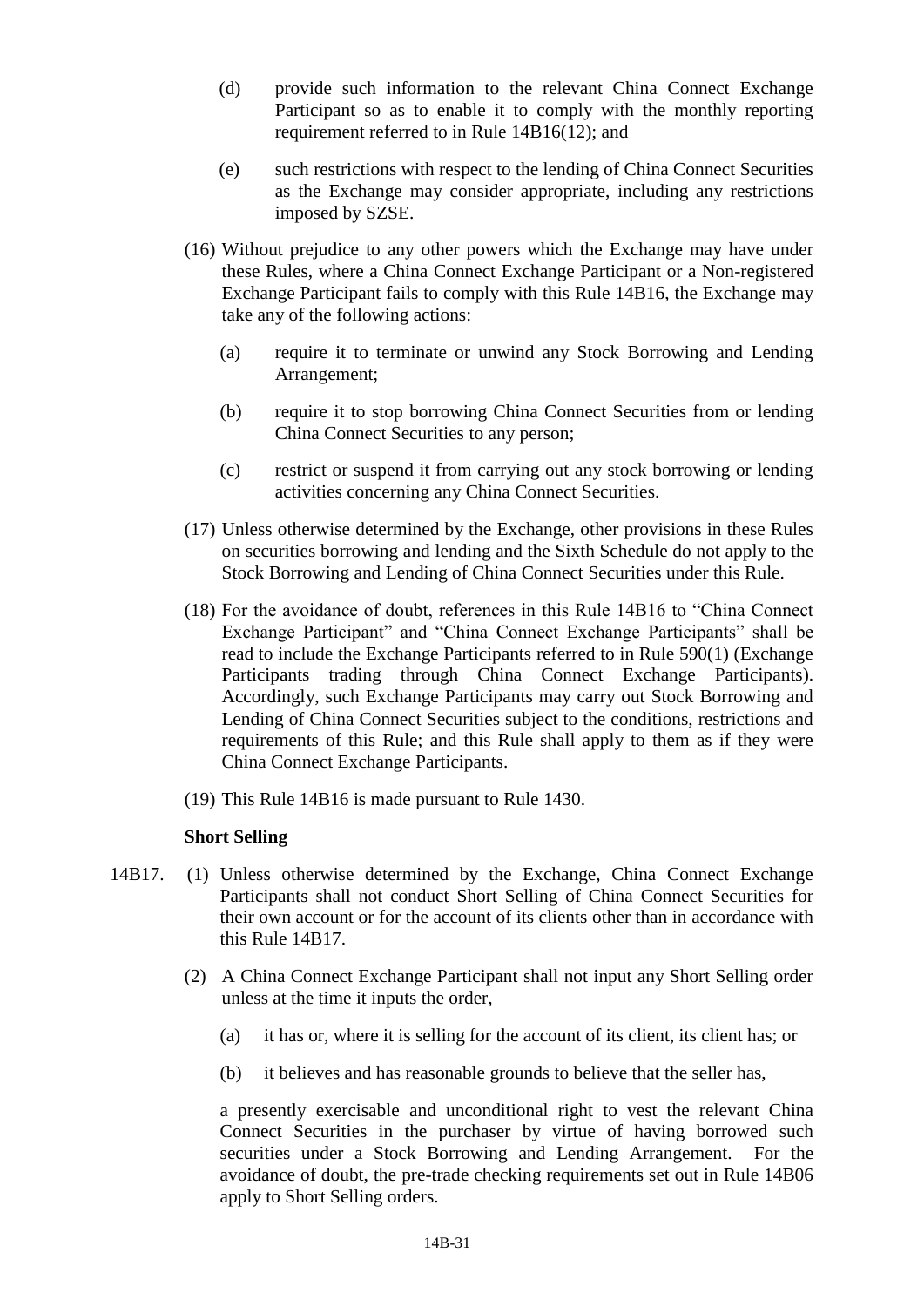### **List of Eligible SZSE Securities for Short Selling**

- (3) Only those China Connect Securities that are included in the List of Eligible SZSE Securities for Short Selling published by the Exchange from time to time may be the subject of a Short Selling order through the China Connect Service. China Connect Exchange Participants shall ensure that Short Selling is confined to those China Connect Securities that are included in the List of Eligible SZSE Securities for Short Selling. A China Connect Exchange Participant who fails to comply with this Rule shall be liable to disciplinary or other actions taken by the Exchange under Rule 1437 or 14B17(23).
- (4) The Exchange will publish the List of Eligible SZSE Securities for Short Selling on the HKEX website or through such other means as it considers appropriate and may update or amend the list from time to time. Unless the Exchange otherwise determines, the List of Eligible SZSE Securities for Short Selling will be compiled by reference to SZSE's list of eligible stocks for short selling for the SZSE Market, excluding Special China Connect Securities.

# **Short Selling Order**

- (5) A Short Selling order shall only be input during the SZSE Opening Call Auction session, a SZSE Continuous Auction session or the SZSE Closing Call Auction session.
- (6) Before a China Connect Exchange Participant inputs a China Connect sell order for the account of a client, it shall ask its client to confirm whether it is a Short Selling order or have appropriate arrangements in place that require the client, when placing a Short Selling order, to inform the China Connect Exchange Participant that the order is a Short Selling order. A China Connect Exchange Participant shall establish effective procedures and keep proper records to ensure compliance with this Rule.
- (7) A China Connect Exchange Participant who knows or is informed that an order to be input into the CSC is a Short Selling order shall:
	- (a) when passing the order to another China Connect Exchange Participant or any other person having access to the CSC (including but not limited to an employee of the China Connect Exchange Participant) with a view that it or he shall input the order into the CSC, inform it or him that the order is a Short Selling order; and
	- (b) when inputting the order into the CSC, indicate such matters and in such manner as the Exchange shall from time to time determine.
- (8) Short Selling orders shall be input into the CSC only in multiples of 100 shares.

### **Price restriction**

(9) A Short Selling order for a Short Selling Security shall not be input into the CSC at a price lower than the most recent execution price for that Short Selling Security or, if there have been no executed trades for that Short Selling Security on the relevant CSC trading day, the previous closing price for that Short Selling Security.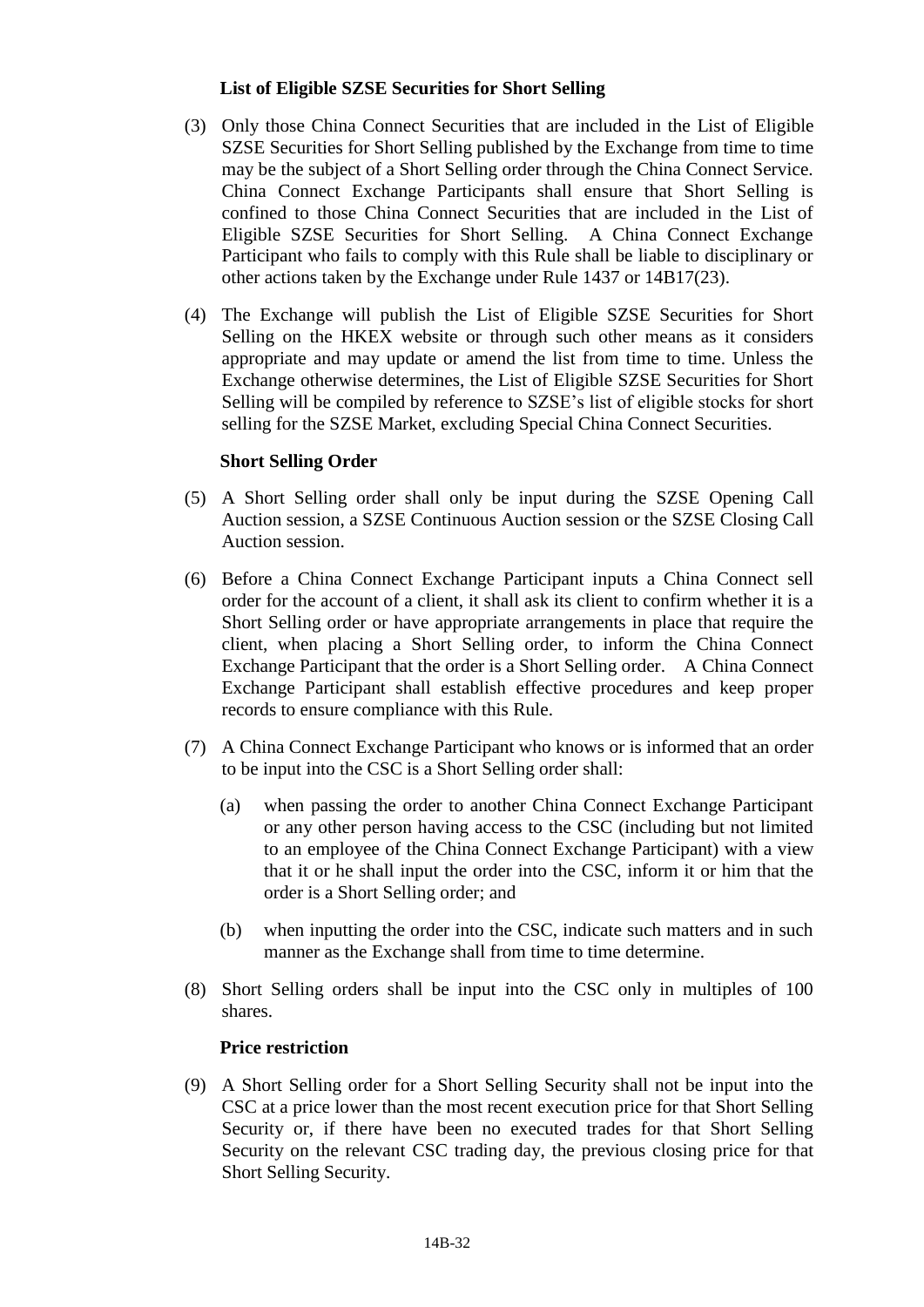- (10) As required by SZSE, where shares in any Short Selling Security borrowed for the purpose of Short Selling remain outstanding and have not yet been returned, China Connect Exchange Participants shall, and shall require their relevant clients to, comply with the price requirement in Rule 14B17(9) in respect of any instructions for the sale of that Short Selling Security through the China Connect Service, except for those instructions that exceed the number of the outstanding and unreturned shares.
- (11) The Exchange and the SEHK Subsidiary may set price restrictions, at such thresholds as the Exchange and the SEHK Subsidiary may consider appropriate, in the CSC or related system connections to block the input of Short Selling orders at an artificially high price which has the effect of artificially using up the limits of the Short Selling Ratio specified in Rule 14B17(14).

#### **Stock Borrowing for Short Selling**

- (12) Stock Borrowing and Lending for the purpose of Short Selling shall be subject to Rule 14B16(2)(a) and other restrictions as may be prescribed by the Exchange.
- (13) Before inputting a Short Selling order into the CSC, a China Connect Exchange Participant shall:
	- (a) where acting for the account of a client (including a Master SPSA Holder where applicable):
		- (i) ensure that its client has borrowed sufficient Short Selling Securities to settle the Short Selling order if executed;
		- (ii) to the extent that it has borrowed Short Selling Securities from another Exchange Participant or a Qualified Institution to on-lend to the client for purposes of Short Selling, have complied with the requirement in Rule 14B16(11) to provide the Exchange with a specified confirmation;
		- (iii) to the extent that its client has borrowed Short Selling Securities from a Stock Lender other than the China Connect Exchange Participant, have required the client to inform it (if and after the Short Selling order is executed on the SZSE Market) of the client's return of the Short Selling Securities which are the subject of the Short Selling order to the Stock Lender (including the relevant date or dates of return and the number of shares being returned); and
		- (iv) to the extent that the Short Selling order to be input is an SPSA order or a Master SPSA order, have required its client to confirm that the borrowed Short Selling Securities are held in the relevant Special Segregated Account(s) and the order meets the pre-trade checking requirements set out in Rule 14B06(9) or Rule 14B06(9A), as the case may be, and if the order is executed on the SZSE Market, the borrowed securities will be delivered to it or its CCASS GCP for stock settlement; and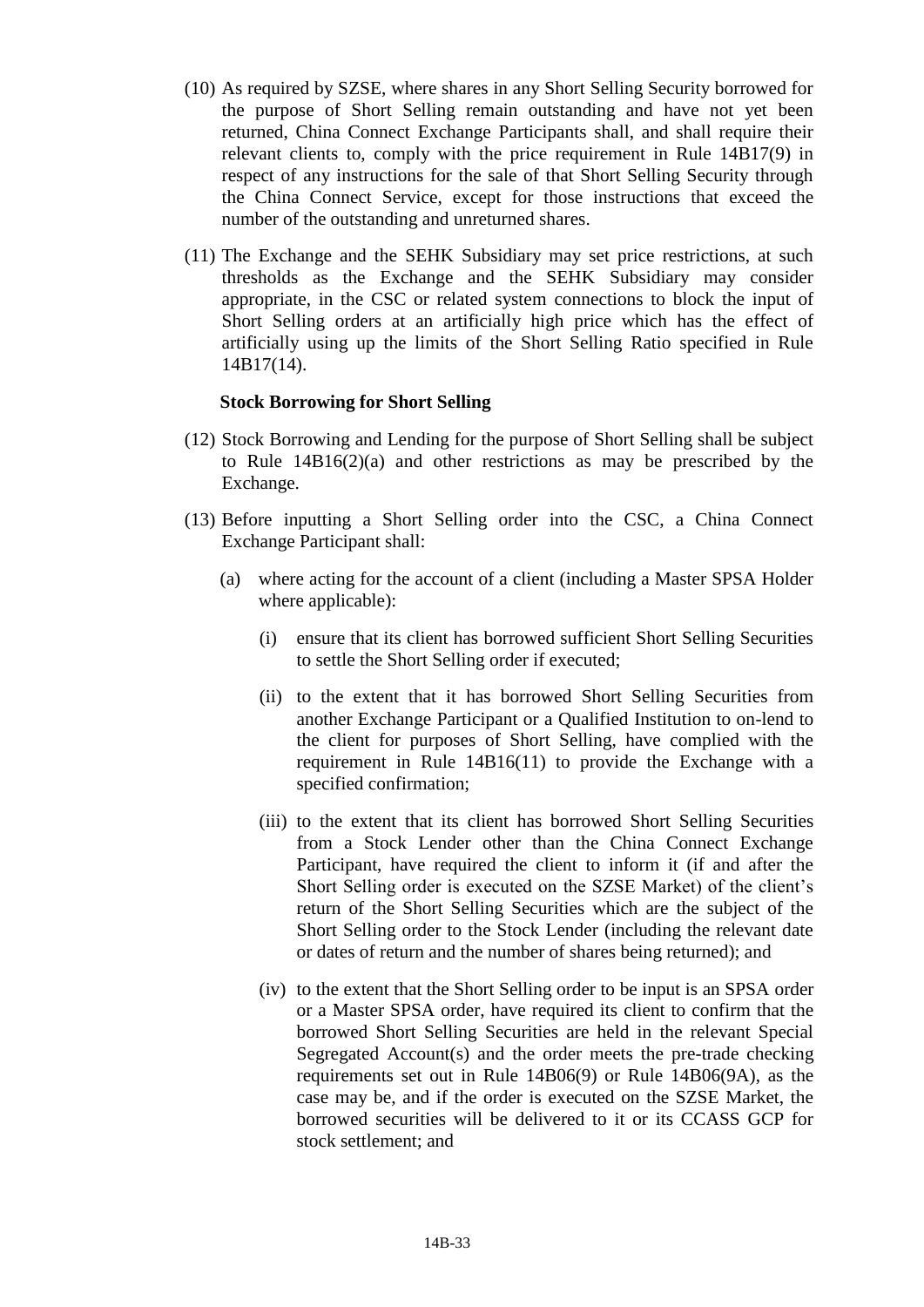(b) where acting for its own account, have complied with the requirement in Rule 14B16(11) to provide the Exchange with a specified confirmation and have borrowed sufficient Short Selling Securities to settle the Short Selling order if executed.

# **Short Selling Ratio Limits**

- (14) The Short Selling Ratio for any Short Selling Security shall not exceed 1% on any CSC trading day, and the cumulative Short Selling Ratios for a Short Selling Security in any period of 10 consecutive CSC trading days shall not exceed 5%. Any Short Selling order that, if executed, will cause the 1% daily limit or the 5% cumulative limit for a Short Selling Security to be exceeded during the course of a CSC trading day will be rejected by the CSC.
- (15) The Exchange will publish on the HKEX website or through such other means as the Exchange considers appropriate the following information:
	- (a) prior to the start of a CSC trading day, the quantity of each Short Selling Security that may be the subject of Short Selling orders for the CSC trading day;
	- (b) after market close, the Short Selling turnover (including the number of shares and the value) and the Short Selling Ratio of each Short Selling Security for that CSC trading day, and the cumulative Short Selling Ratios of each Short Selling Security over the previous 10 consecutive CSC trading days.
- (16) The Exchange may, upon the request of SZSE or otherwise, adjust the limits of the Short Selling Ratio referred to in Rule 14B17(14) or suspend the acceptance or routing of Short Selling orders.

#### **Reporting Requirements**

- (17) China Connect Exchange Participants shall submit reports to the Exchange on the open short position of any Short Selling Security and other information required by the Exchange, at such intervals as the Exchange may from time to time require. For the purposes of this Rule 14B17, "open short position" means the total number of shares of a Short Selling Security that have been short sold by the China Connect Exchange Participant (whether as principal or agent) through the China Connect Service less the total number of shares borrowed for the purpose of Short Selling that have already been returned to the relevant Stock Lender.
- (18) In addition to the reports referred to in Rule 14B17(17), a China Connect Exchange Participant shall submit a report to the Exchange if the open short position of any Short Selling Security it has executed for its own account or for the account of any of its clients exceeds the reporting thresholds prescribed by the Exchange from time to time.
- (19) The reports referred to in each of Rules 14B17(17) and 14B17(18) shall be in a prescribed form and contain such particulars as the Exchange may require. The Exchange may publish on the HKEX website, or via other channels as it deems appropriate, any information submitted by China Connect Exchange Participants on an aggregate and no-names basis.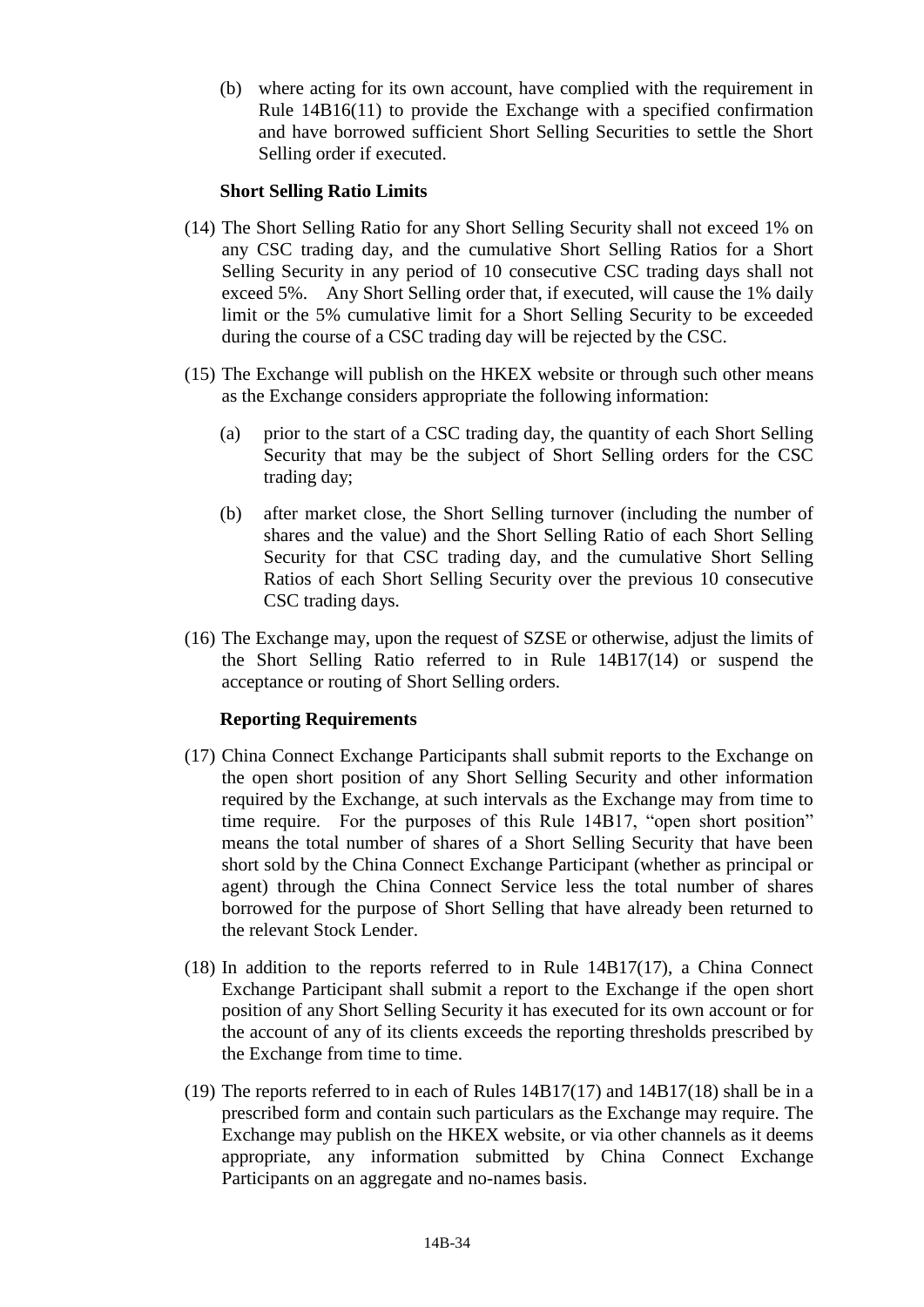(20) China Connect Exchange Participants must comply with such other reporting requirements as the Exchange may prescribe from time to time.

### **Suspension and Resumption of Short Selling Activities**

- (21) Notwithstanding any other provision in this Rule 14B17, where SZSE decides to suspend or has suspended short selling activities in respect of a Short Selling Security in the SZSE Market, the Exchange may, as soon as practicable after being notified by SZSE, require any or all China Connect Exchange Participants to stop inputting Short Selling orders, through the publication of a notice on the HKEX website or such other means as the Exchange considers appropriate. Short Selling of the relevant Short Selling Securities by China Connect Exchange Participants shall not resume and China Connect Exchange Participants shall not submit Short Selling orders until the Exchange are notified by SZSE that short selling of the relevant Short Selling Securities will resume in the SZSE Market, and after the Exchange has published a notice on the HKEX website to that effect. China Connect Exchange Participants shall comply with the restrictions set out in this Rule and all relevant notices issued pursuant to this Rule.
- (22) The Exchange may, upon the request of SZSE, the Commission or otherwise, direct a China Connect Exchange Participant to apply restrictions on the number of shares of any Short Selling Security that can be short sold by the China Connect Exchange Participants or particular clients and to report information about its or such clients' Short Selling activity as the Exchange, the SZSE or the Commission may direct.

# **Abnormal Short Selling Activities**

- (23) Where the situation referred to in Rule 14B17(22) occurs, where there is reasonable cause to suspect or believe that abnormal short selling activities have taken place, or where the Exchange otherwise considers appropriate, the Exchange and/or the SEHK Subsidiary may, without prejudice to other powers that it/they may have under these Rules, take any of the following actions:
	- (a) reject or suspend the routing of Short Selling orders at any time;
	- (b) require a China Connect Exchange Participant to stop accepting instructions from or act for or stop inputting China Connect orders originating from any of its clients;
	- (c) suspend or restrict a China Connect Exchange Participant's access to the China Connect Service; and
	- (d) restrict Short Selling to certain specified Short Selling Securities within the List of Eligible SZSE Securities for Short Selling.

#### **Exchange's Powers**

- (24) Notwithstanding anything contained herein, the Exchange reserves the right in its absolute discretion to:
	- (a) suspend, without giving prior notice, the Short Selling of any Short Selling Securities;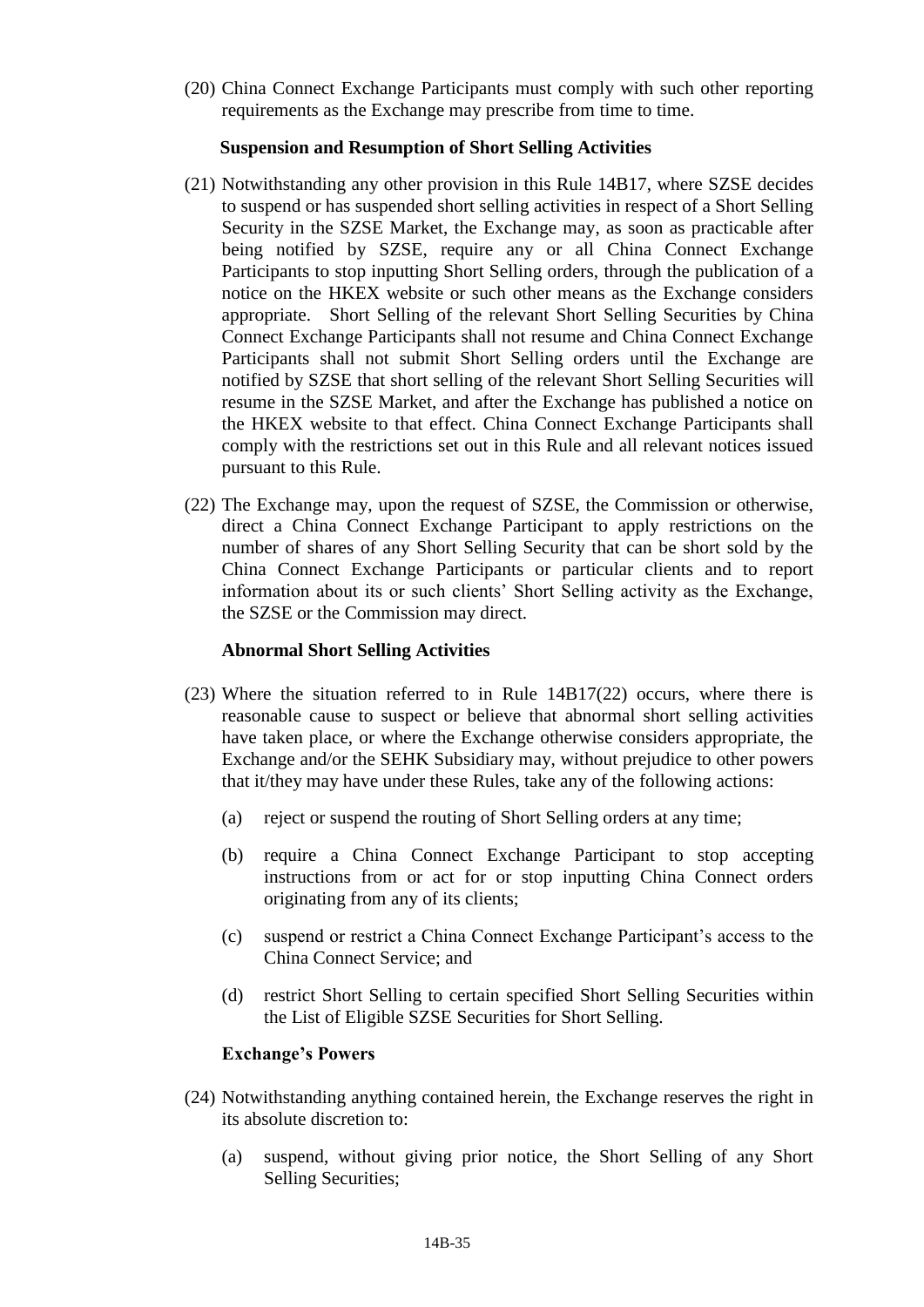- (b) impose limits on the number of shares of a particular Short Selling Security which may be the subject of Short Selling orders;
- (c) impose open short position limits on the number of shares of a particular Short Selling Security which a China Connect Exchange Participant may hold on its own account or for the account of its clients:
- (d) require a China Connect Exchange Participant to cease Short Selling whether temporarily or permanently and either generally or in relation to a particular Short Selling Security;
- (e) require a China Connect Exchange Participant to liquidate any or all open short positions held on its own account or for the account of its clients either generally or in relation to a particular Short Selling Security and stipulate, for this purpose, the manner in which a China Connect Exchange Participant is to liquidate open short positions;
- (f) require a China Connect Exchange Participant to disclose to the Exchange at any time the number of shares of a Short Selling Security in which the China Connect Exchange Participant holds an open short position either on its own account or for the account of its clients; and
- (g) prescribe from time to time such other restrictions, requirements and conditions subject to which Short Selling and the related Stock Borrowing and Lending shall be conducted.
- (25) The Chief Executive may restrict or prohibit a China Connect Exchange Participant from engaging in Short Selling provided that he has first obtained the approval of the Chairman of the Board, which may be given either orally or in writing. Notice of such restriction or prohibition to the China Connect Exchange Participant, whether oral or written, shall take effect immediately upon communication to or service on such China Connect Exchange Participant from the time specified in the notice and shall remain effective and in force until revoked, removed or modified by the Chief Executive after the approval, either oral or written, of the Chairman of the Board is obtained.
- (26) The Exchange may from time to time exempt any Short Selling orders, related Stock Borrowing and Lending Arrangement, China Connect Securities Trades and China Connect Exchange Participants from all or any of the restrictions, requirements or conditions to which Short Selling shall be subject.

#### **Others**

- (27) China Connect Exchange Participants must make appropriate arrangements to ensure that clients who wish to carry out Short Selling understand and are aware of the restrictions, requirements and conditions applicable to Short Selling. In particular, China Connect Exchange Participants shall ensure that their clients acknowledge the price requirements referred to in Rules 14B17(9)  $- (11)$ .
- (28) For the avoidance of doubt, references to "Short Selling Securities" in this Rule 14B17 do not include Special China Connect Securities.